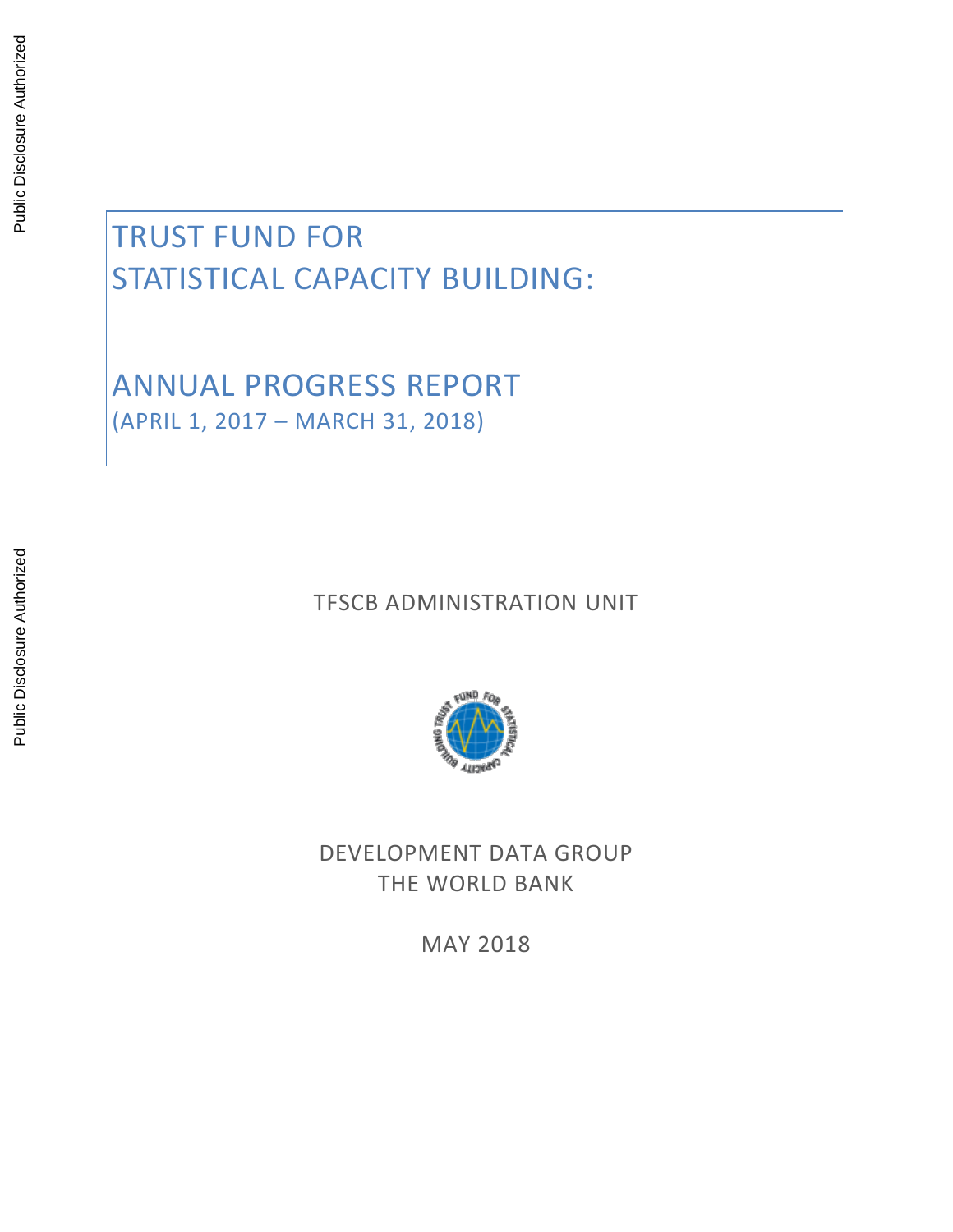## **List of abbreviations and acronyms**

| AP           | <b>TFSCB Advisory Panel</b>                              |
|--------------|----------------------------------------------------------|
| <b>BAPS</b>  | <b>Busan Action Plan for Statistics</b>                  |
| <b>DFID</b>  | Department for International Development, United Kingdom |
| <b>GPSDD</b> | Global Partnership for Sustainable Development Data      |
| <b>GRM</b>   | Grant Reporting and Monitoring application               |
| <b>HLP</b>   | High-Level Panel                                         |
| <b>ISR</b>   | Interim Status and Results report                        |
| <b>IHSN</b>  | <b>International Household Network</b>                   |
| <b>NSDS</b>  | National Strategy for the Development of Statistics      |
| <b>SCB</b>   | <b>Statistical Capacity Building</b>                     |
| <b>SDG</b>   | Sustainable Development Goals                            |
| <b>SRF</b>   | <b>Statistics for Results Facility</b>                   |
| <b>TFSCB</b> | <b>Trust Fund for Statistical Capacity Building</b>      |
| TTL          | <b>Task Team Leader</b>                                  |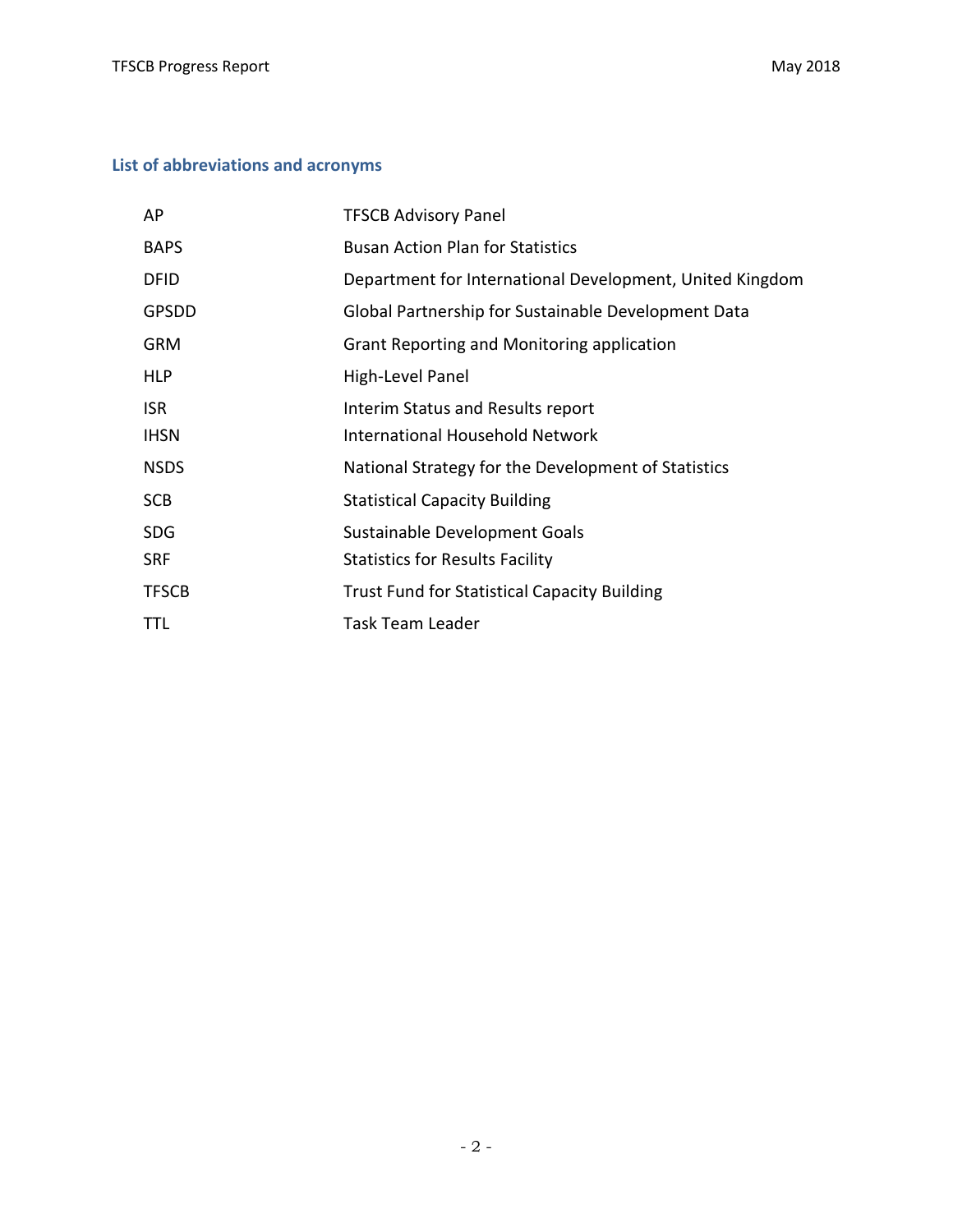# **TRUST FUND FOR STATISTICAL CAPACITY BUILDING PROGRESS REPORT APRIL 2018**

#### **HIGHLIGHTS**

The Trust Fund for Statistical Capacity Building (TFSCB), a multi-donor trust fund, was established in 1999 by the Development Data Group of the World Bank to strengthen the capacity of statistical systems in low- and middle-income countries, and to support the preparation of National Strategies for the Development of Statistics (NSDS). In recent years, the TFSCB has expanded its support to meet emerging demands for data under the 2030 Agenda for Sustainable Development and its 17 Goals (SDGs) and the accompanying "data revolution". Specifically, the TFSCB has launched a new window for "Data Production" (in Fall 2015) and another for "Innovation in Development Data" (in Fall 2016).

Since its inception (TFSCB I to III), a total of 368 projects have been approved, totaling \$93 million. Of these, 112 projects are active or soon to be active, and the rest have been completed. The TFSCB supports all regions, but the largest financial amount has been to projects within Sub-Saharan Africa. Although the Statistical Capacity Building projects have received the largest share of funding over the period of 2000-18, Data Production and Innovation windows have attracted more funding in recent years.



**Share of project commitment and disbursements by region and window, TFSCB I – III (2000- 2018, millions of US Dollars)**

TFSCB III has/is supporting 251 projects, totaling \$72 million. Of these, 112 projects are active or in the process of activation, and 139 projects have been completed. The largest support (\$35 million, 39 percent of total) goes to Sub-Saharan Africa. Between April 1, 2017 and March 31 2018, the TFSCB made strong progress in all its activity windows. In total, funding for 31 projects were approved in the three calls for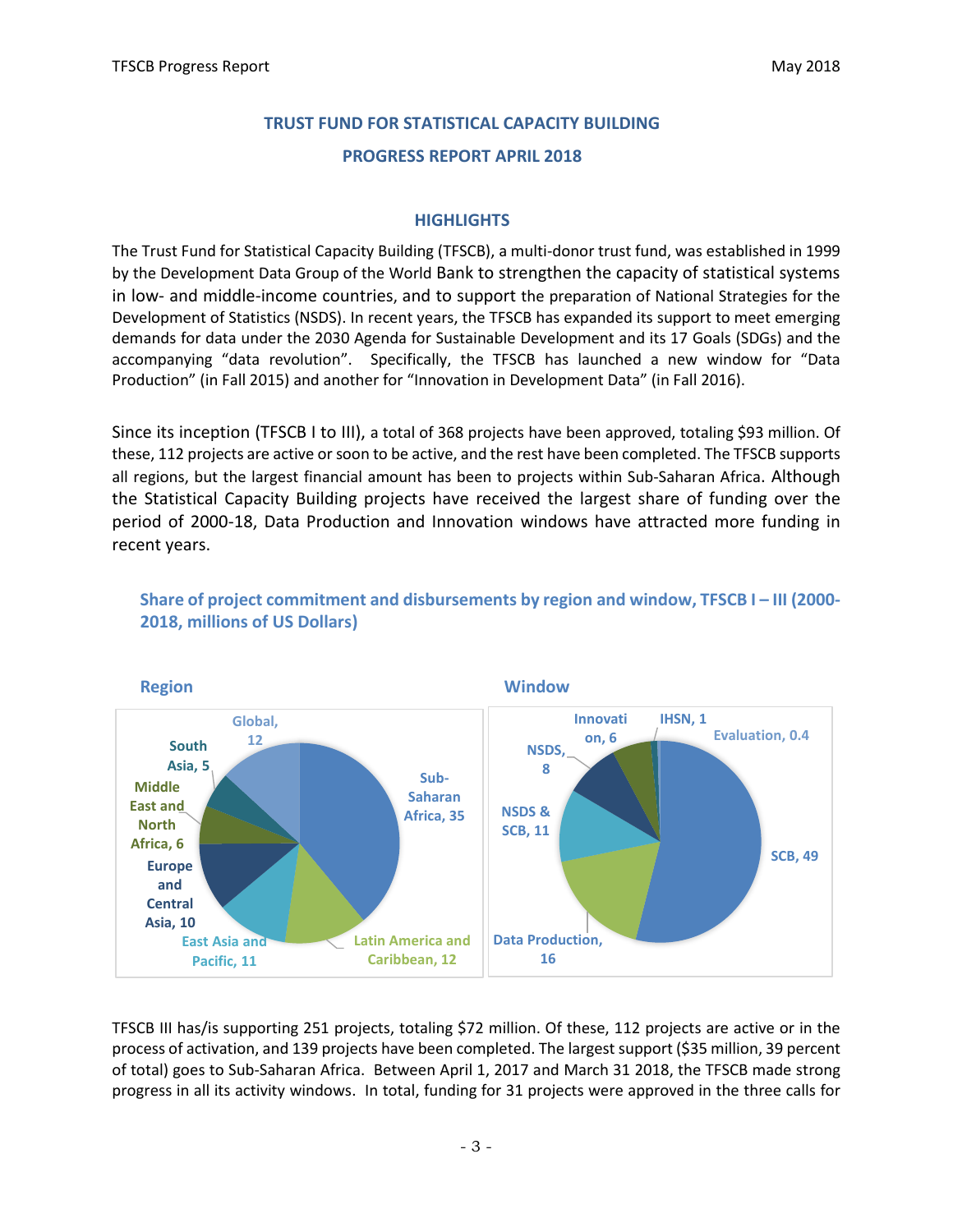proposals in the period (Spring 2017, Fall 2017, and Spring 2018), totaling US\$9 million - 12 for Innovation, 1 for Data Production, 10 for Statistical Capacity Building, 3 for NSDS, 2 for a combination of NSDS and Statistical Capacity Building activities, 2 for Open Data, and 1 supporting the International Household Survey Network (IHSN).

In addition to building statistical capacity, the TFSCB raises awareness of the importance of statistics within countries and highlights the weaknesses of national statistical systems. As a result, many large scale statistical capacity building projects with IDA/IBRD funding have been prepared and implemented (or are being implemented), totaling over US\$1 billion in FY17 and FY18. Almost all were originally supported by TFSCB through NSDS or SCB projects, indicating TFSCB's strong catalytic role and impact. The World Bank's Independent Evaluation Group (IEG) conducted an Evaluation of World Bank Support for Data and Statistical Capacity and launched the report "Data for Development" in 2017. The TFSCB was highlighted as an effective tool by which to foster and boost national data production. The TFSCB has successfully stayed effective and relevant for 19 years by incorporating new priorities in the program.

Given its track record, the TFSCB remains well-placed to continue acting as a catalyst for developing national statistical systems, filling key data gaps for monitoring progress towards the Sustainable Development Goals, and testing innovative approaches in development data. The TFSCB plans to continue this role for the remaining of 2 years until the closing date of 2020, or beyond this date should an extension be agreed.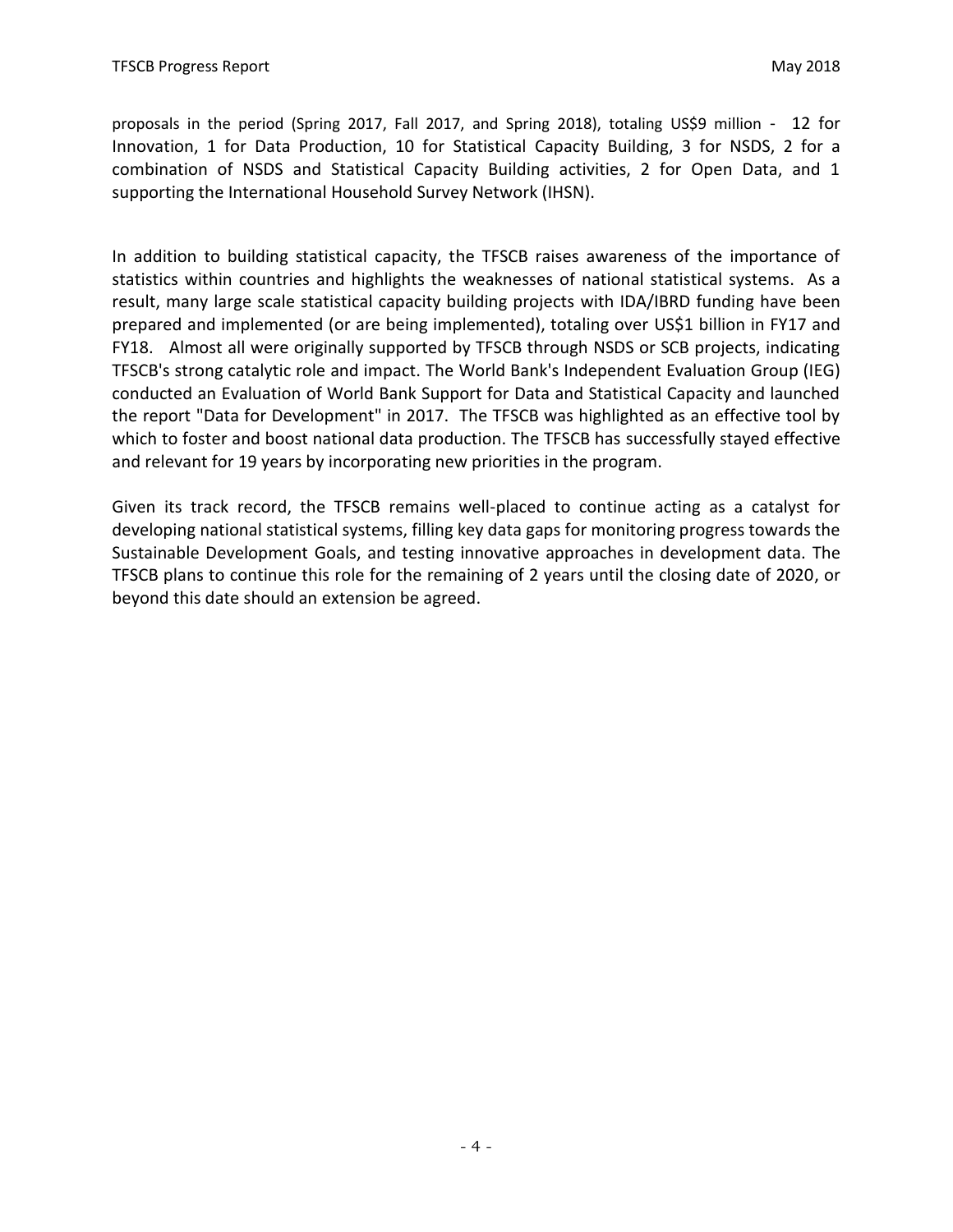#### **Box 1: The TFSCB is making an impact across the globe**

The "**Rural Accessibility Mapping"** project from the Innovation window has developed an open-source and web-based analytical tool. The platform simulates the shortest paths from villages (or population centers) to different points of interest (POIs), and outputs accessibility indicators (defined as the percentage of villagers that can access the nearest POI in a set amount of time). It uses data from multiple sources including Open Street Map and Mapillary – a source of streetlevel imagery. The accessibility indicator, produced before and after road rehabilitation/upgrade projects, can be used to determine the impact of a given intervention. More details are available a[t https://developmentseed.org/projects/ram/,](https://developmentseed.org/projects/ram/) and the source code and documentation behind the tool are available at [http://ruralaccess.info.](http://ruralaccess.info/) The tool has already been re-used in countries including **Lao PDR**.

The "**Smart water Monitoring and Alert with Rainfall measurement from Telecommunication networks"** project from the Innovation window tests the use of signal variations between cell phone towers during periods of rain to produce high-resolution estimates of rainfall in **Morocco and Cameroon** where no such measures currently exist. Preliminary results show that this technique performs well, and is as an example of "frugal innovation" where, rather than relying on new and costly weather instrumentation, existing information from telecoms companies are harnessed. Challenges remain in ensuring the successful uptake of data for intended applications, such as hydrological modelling.

The **Myanmar Poverty and Living Conditions Survey was** completed on December 10, 2017 with TFSCB support. This is the first time that a 12-month survey data collection has been undertaken in the country, and the first time the Central Statistical Organization has conducted an LSMS style survey. Despite the difficult logistic conditions faced due to a lengthy monsoon season (see photo below), the survey proceeded as planned. The support included developing an integrated survey instrument and a new master sample frame, as well as providing assistance with data processing, training of survey staff, and data analysis.

TFSCB also supported the **Zimbabwe** National Statistics Agency (ZIMSTAT) in implementing the **Agricultural Productivity Module (APM)** of the **Poverty Income Consumption and Expenditure Survey** (PICES 2017). This was the first time household level data on agriculture and welfare was collected using the same instrument. The survey was designed in collaboration with the Ministry of Agriculture and Mechanization and Irrigation Development (MAMID), fostering important institutional linkages for evidence-based policy making. Data collection (post-planting (March-June) and postharvesting (August-November)) was completed in 2017.

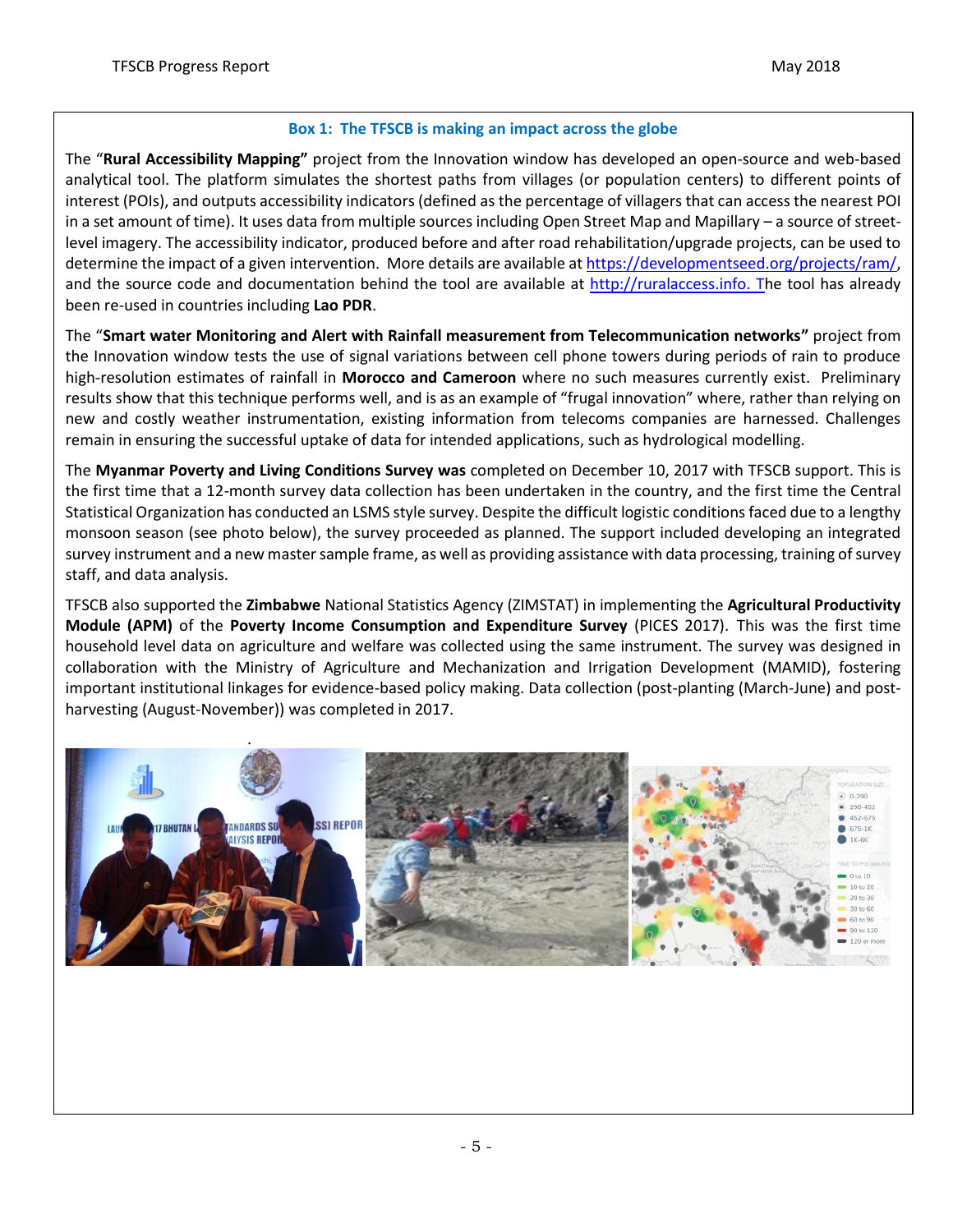# **1. Introduction**

The Trust Fund for Statistical Capacity Building (TFSCB), a multi-donor trust fund, was established in 1999 by the Development Data Group of the World Bank to strengthen the capacity of statistical systems in low- and middle-income countries, and to support the preparation of National Strategies for the Development of Statistics (NSDS). It is coordinated with the work of the Partnership in Statistics for Development in the 21st Century (PARIS21), donors, and the wider statistical community as part of the worldwide effort to strengthen the evidence base for decision-making at all levels.

The TFSCB has become a long-standing mechanism to effectively and efficiently support national statistical systems by making the countries' needs visible, providing targeted financial and technical assistance, focusing on results, catalyzing increases in financing for statistics, and promoting a culture of evidence-based decision making.

In recent years, the TFSCB has expanded its support to meet emerging demands for data in the framework of the 2030 Agenda for Sustainable Development and "data revolution". Specifically, the TFSCB launched a (pilot) window for "Data Production" in Fall 2015 providing support for data production activities with technical and financial assistance. It also launched, a (pilot) window for "Innovation in Development Data" in Fall 2016, in order to test if innovations in technology and approaches to data production, dissemination, and use in developing countries produce results, and provide useful lessons for future public use.

Since its inception, TFSCB has supported low and middle-income countries in all regions. In total, 368 projects have been approved, totaling \$91 million. Of these, 112 projects are active or soon to be active, with the remainder already completed.

With the TFSCB's flexible approach in supporting Statistical Capacity Building, it continues to grow and stay relevant in the changing statistical eco-system, focusing on providing effective support to countries to improve National Statistical Systems and generating innovative statistical knowledge and data.

Figure 1 shows the number of project approvals for each year since 2000, distinguishing between country-specific and regional or global projects. It should be noted that changes from year to year are more likely to reflect the level of available funds as much as any underlying changes in demand. The low amount in 2013 reflects the limited funds availability at the time, rather than a lack of demand, while the increases in 2015 and 2016 reflect the introduction of the pilot Data Production window and the pilot Innovation window respectively.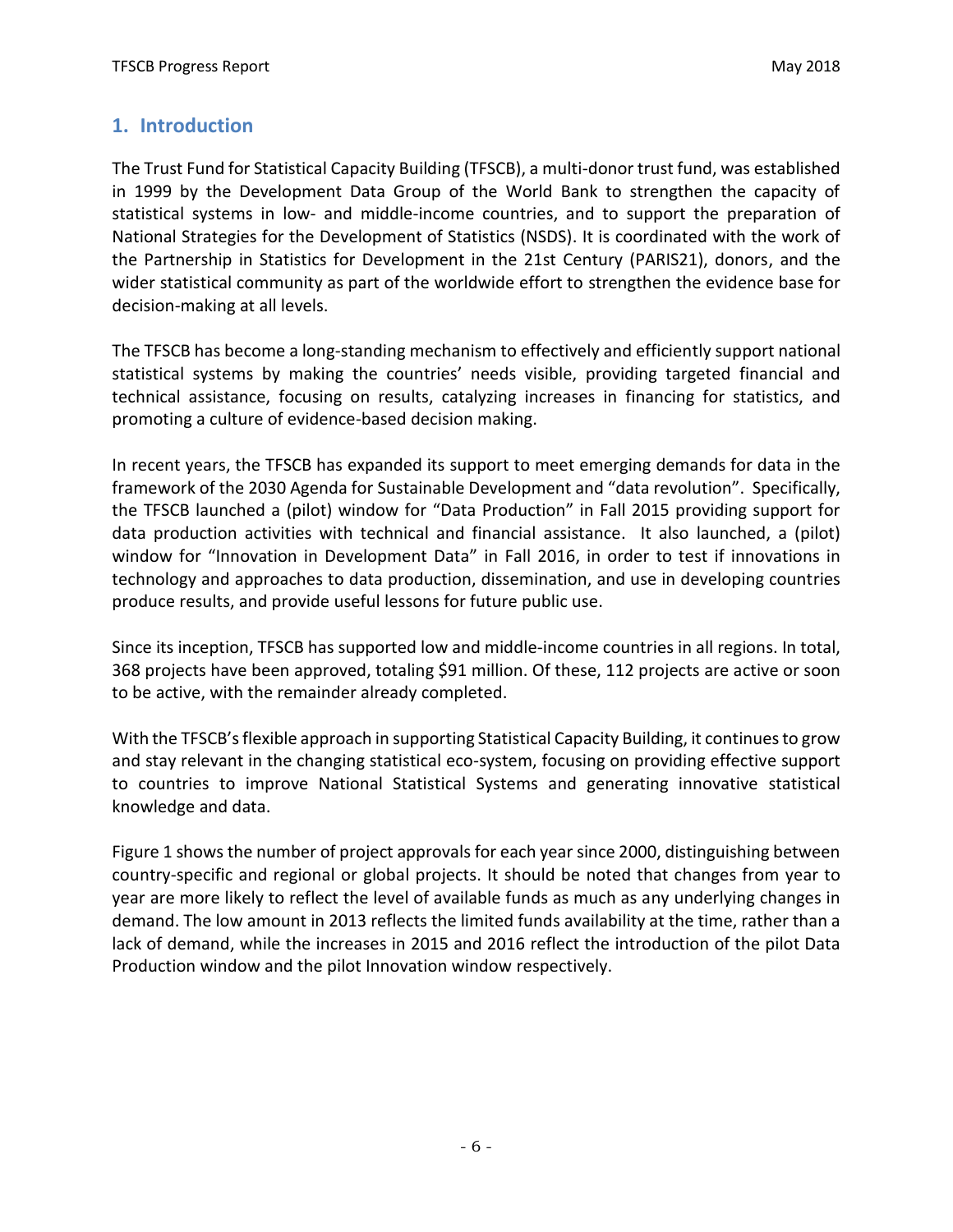

#### **Figure 1: Number of Projects by Calendar Year of Approval**

TFSCB supports all regions, with the largest amount going to Sub-Saharan Africa. The largest share has been allocated to Statistical Capacity Building projects, accounting for over half of the total allocation (\$49 million). It should be noted, however, that the Data Production and the Innovation windows have claimed the largest shares in more recent years.

|                                                        | SCB <sup>1</sup> | <b>Data</b><br><b>Production</b> | <b>NSDS</b><br>& SCB | <b>NSDS</b> | <b>Innovation</b> | <b>IHSN</b>  | <b>Evalu</b><br>ation | <b>Total</b> | <b>Share</b> |
|--------------------------------------------------------|------------------|----------------------------------|----------------------|-------------|-------------------|--------------|-----------------------|--------------|--------------|
| <b>Sub-Saharan Africa</b><br><b>Latin America and</b>  | 14               | 9.8                              | 4.9                  | 2.7         | 2.9               | 1            | 0                     | 35           | 39%          |
| Caribbean                                              | 9                | 0.1                              | 1.3                  | 1.5         | 0.3               | $\mathbf{0}$ | 0                     | 12           | 13%          |
| <b>Europe and Central</b>                              |                  |                                  |                      |             |                   |              |                       |              |              |
| Asia                                                   | 6                | 1.1                              | 1.7                  | 1.4         | 0.5               | $\mathbf{0}$ | $\mathbf{0}$          | 11           | 12%          |
| <b>East Asia and Pacific</b><br><b>Middle East and</b> | 7                | 0.8                              | 1.4                  | 1.1         | 0.1               | $\mathbf{0}$ | $\mathbf{0}$          | 10           | 11%          |
| <b>North Africa</b>                                    | $\mathcal{P}$    | 2.4                              | 0.8                  | 0.4         | 0.0               | $\mathbf{0}$ | $\mathbf{0}$          | 6            | 6%           |
| <b>South Asia</b>                                      | $\mathbf{1}$     | 1.8                              | 0.4                  | 0.8         | 0.8               | $\mathbf{0}$ | $\mathbf{0}$          | 5            | 6%           |
| Global                                                 | 10               | 0.2                              | 0.0                  | 0.1         | 1.0               | 0            | 0.4                   | 12           | 13%          |
| <b>Total</b>                                           | 49               | 16                               | 11                   | 8           | 6                 | $\mathbf{1}$ | 0.4                   | 91           |              |

#### **Table 1: Project Commitments and Disbursements by Region and Type of Project from, TFSCB I - III (2000-2018, millions of US Dollars)**

**1. Includes Open Data and Workshop and Seminars**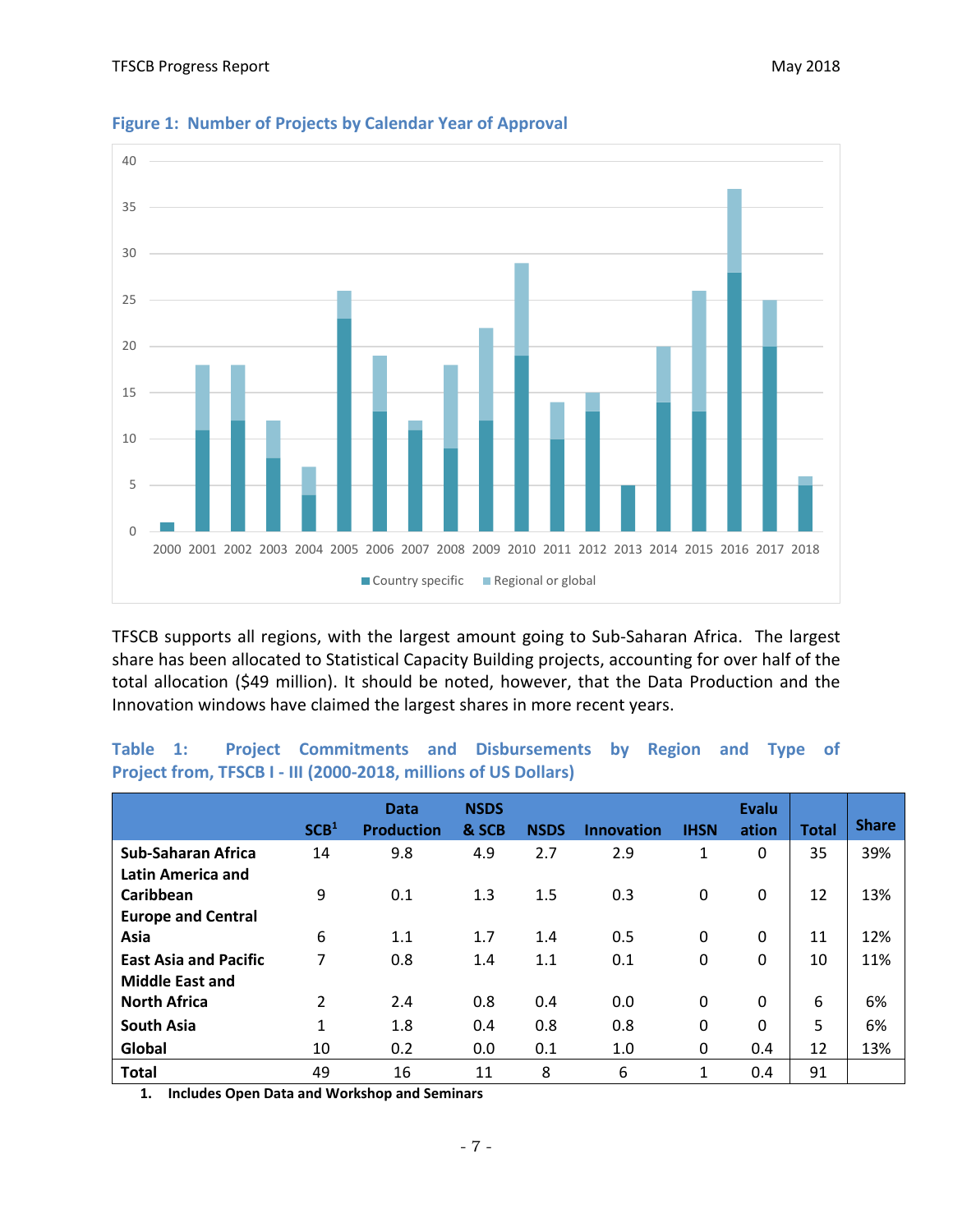

**Figure 2: Project Commitments and Disbursements by Region and Type of Project from, TFSCB I - III (2000-2018, millions of US Dollars)**

Figure 3 shows the expansion of the TFSCB program. TFSCB III far exceeds the previous two in terms of funding and different types of projects. This reflects the changing global needs for statistics and introduction of new pilot windows to address them.



**Figure 3: Project commitment and disbursements by type of projects, (2000-2018, millions of US Dollars)**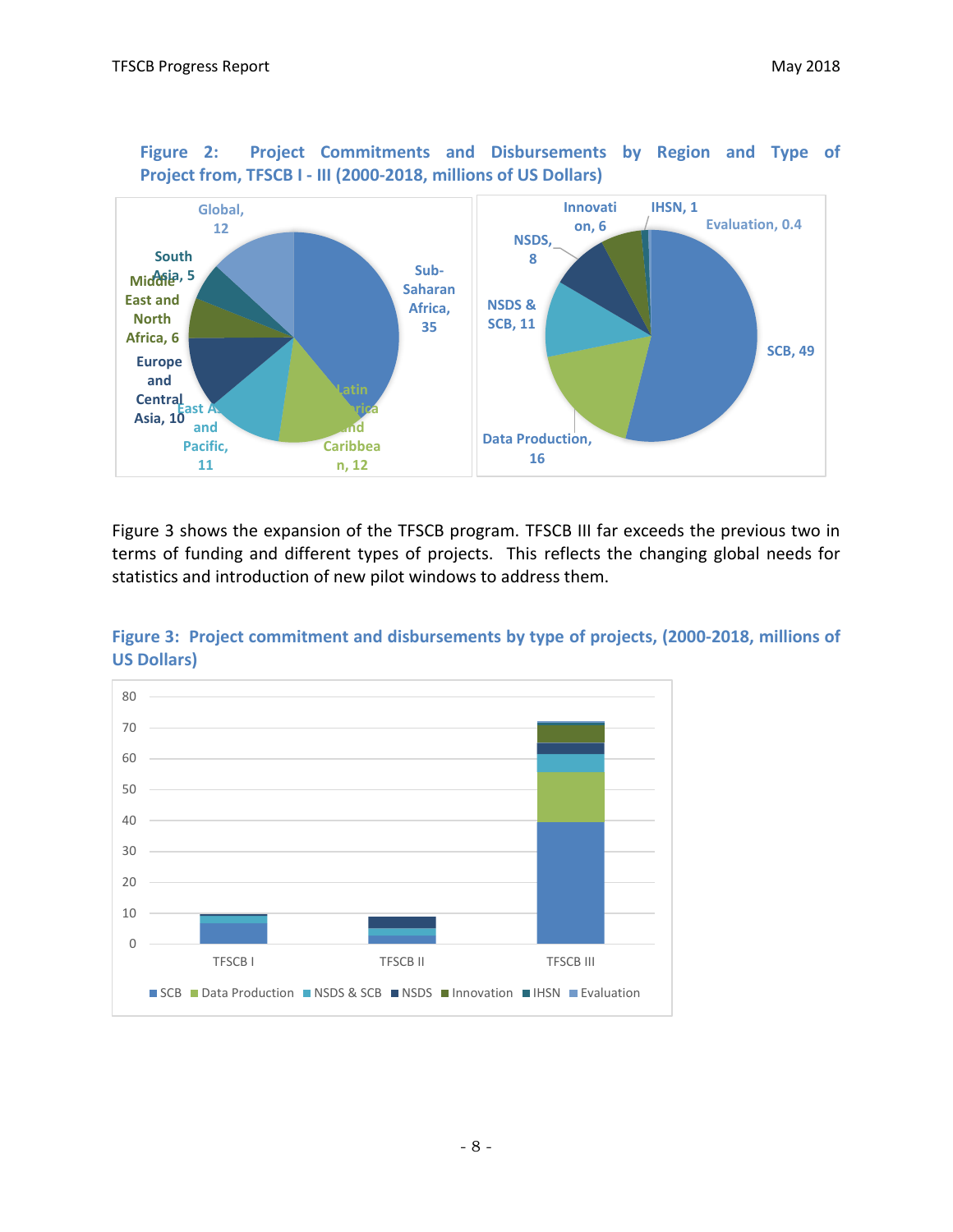### **2. Progress in the period**

Between April 1, 2017 and March 31, 2018, the TFSCB made strong progress in all windows of Data Production, Innovation in Development Data, Statistical Capacity Building (SCB), and National Strategy for Development of Statistics (NSDS). In total, 31 projects were approved in the three calls for proposals in the period (Spring 2017, Fall 2017, and Spring 2018), totaling \$9 million. The 31 approved projects consist of 12 for Innovation, 1 for Data Production, 10 for statistical capacity building, 3 for NSDS, 2 for a combination of NSDS and Statistical Capacity Building activities, 2 for Open Data, and 1 International Household Survey Network (IHSN) project. As of end March 2018, there are 112 active and pending projects. Based on review of individual progress reports, the vast majority of the active projects are making successful progress and producing results.

In addition to building statistical capacity, the TFSCB raises awareness of the importance of statistics and highlights the weaknesses of statistical systems among member countries. As a result, large scale statistical capacity building projects with IDA/IBRD funding have been prepared and implemented (or are being implemented), totaling over US\$ 1 billion in FY17 and FY18. Almost all of these were originally supported by TFSCB through NSDS or SCB projects, indicating TFSCB's strong catalytic role and impact.

The World Bank's Independent Evaluation Group (IEG) conducted an Evaluation of World Bank Support for Data and Statistical Capacity and launched "Data for Development" in 2017. This report mentioned that World Bank has taken a prominent leadership role in global data partnerships and TFSCB was highlighted as effectively fostering country's data production.

### **2.1. Data Production**

The Data Production window, launched in Fall 2015 to support data production in key areas to help monitor progress towards SDGs and national development targets, has made significant progress and had considerable impact. Since the launch, 40 "data deprived" and "vulnerable to data deprivation" countries have benefitted from financial and/or technical support under this window, totaling US\$16 million. Twelve countries received both technical assistance and financial support for data production/surveys, 24 countries received technical assistance only (of which, Nigeria was extended and approved in the period), and the rest received financial support for data production/surveys only. Technical assistance was allocated about US\$6 million (representing 29 percent of the program).

All regions are benefiting: 21 countries in Africa, 2 in East Asia and Pacific: (EAP), 4 in Europe and Central Asia (ECA), 2 in Latin America and the Caribbean (LAC), 6 in Middle East and North Africa (MENA), and 5 in Special Administrative Region. Ten countries (Armenia, Bhutan, Djibouti, Iraq, Kosovo, Myanmar, Namibia, Sao Tome and Principe, West Bank and Gaza, Zimbabwe) have already completed their data collection, and data from the Palestinian expenditure and consumption survey are already available. Data collection in the remaining countries is either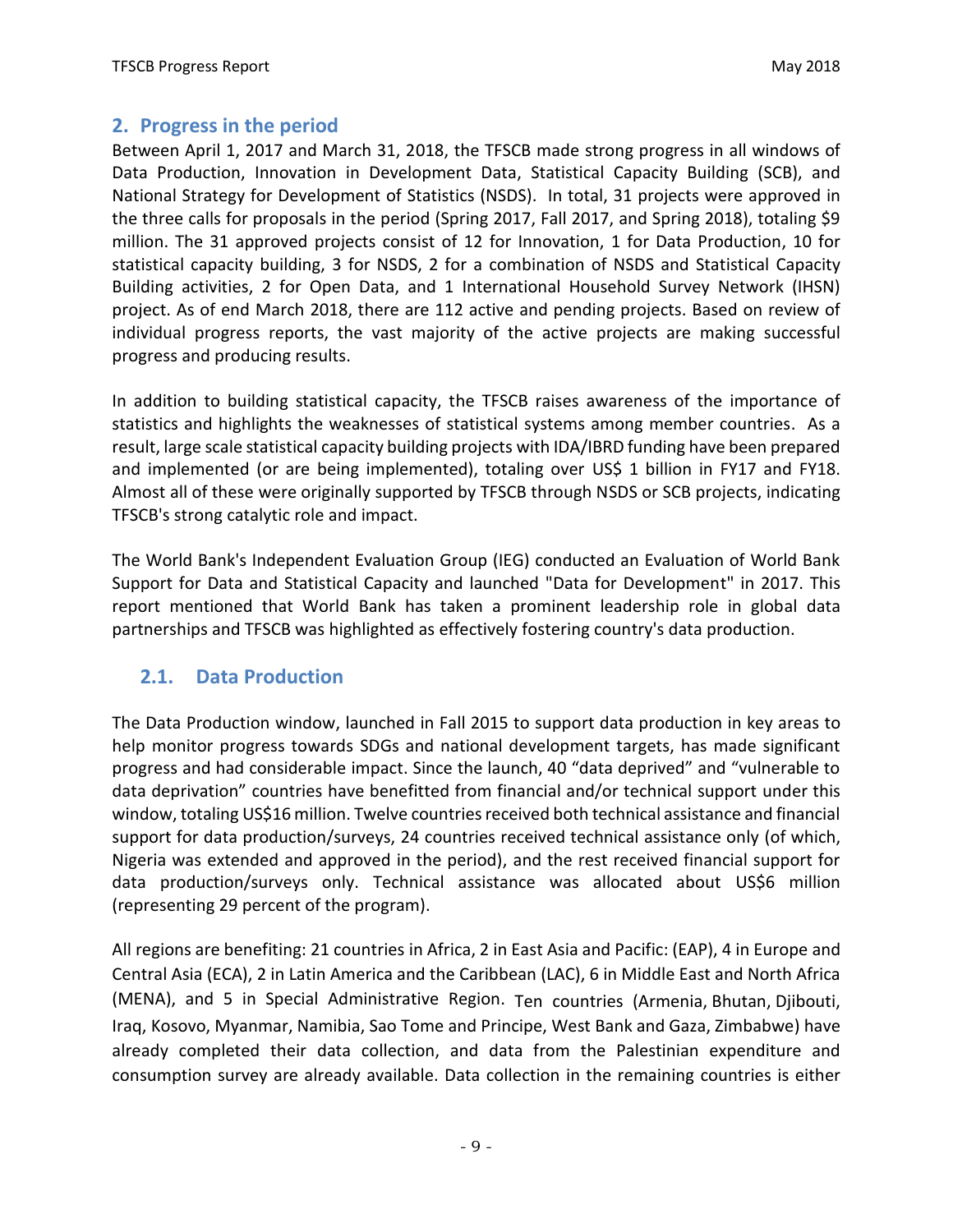ongoing or planned for later in 2018, and their datasets will be made available within 12 months after completing data collection.

The new surveys will provide rich datasets as public goods for evidence-based decision making and monitoring of national and global goals. Data disaggregated by sex, age, and geography is usually possible, opening doors for detailed and focused analyses and monitoring. About half of the surveys also included disability questions, mostly drawn from the harmonized Washington Group questions, which will produce valuable information in this data-poor area. In addition, some projects incorporated a gender perspective in their data collection. For example, the Malawi Fourth Integrated Household Survey (IHS4) piloted a new approach in gender-sensitive respondent selection and questionnaire design to improve availability and quality of withinhousehold, individual-level data collection related to employment, ownership of, and rights to physical and financial assets, as well as food security.

The TFSCB Data Production window also supported the use of Computer Assisted Personal Interview (CAPI) systems in several countries, including eight West African Economic and Monetary Union (WAEMU) countries. CAPI technology can significantly reduce the time lag between data collection and data analysis, dramatically improve data quality, and reduce survey costs. In addition, CAPI technology also provides the ability to integrate household survey data with GPS coordinates, sensor data, time stamps, and audio/video recordings, opening up new and greater possibilities of tackling innovative, policy-relevant questions. Tablets procured under TFSCB grants and used to implement CAPI system belong to countries, and are reused for the subsequent surveys.

The Data Production window was particularly powerful in its approach to combine financial support with technical assistance. This approach worked especially well in "data deprived" and low statistical capacity countries, by not only producing new datasets, but also having a lasting impact on statistical capacity of national statistical systems. In addition, TFSCB's Data Production support prompted countries to plan for future rounds of surveys – proving TFSCB's catalytic role. For example, Sao Tome Principe recently implemented a household survey funded by TFSCB, allowing for an update of their poverty statistics (the last survey was in 2010). The Government has already secured funding for the next household survey in 2020 through an IDA lending operation. The next survey will build on the experience and improved knowledge from the current survey supported by TFSCB. In addition, most of the surveys in the other countries were co-funded by the countries and/or other partners, suggesting ownership of the project – another evidence of TFSCB's catalytic role and sustainability.

# **2.2. Innovation in Development Data**

In Fall 2016, the TFSCB launched a pilot window for "Innovation in Development Data". An overarching aim of the Innovation window is to generate learning about what works and what doesn't in specific projects, and more broadly, learning about the process of development data innovation financing itself. The window finances improvements in the way development data are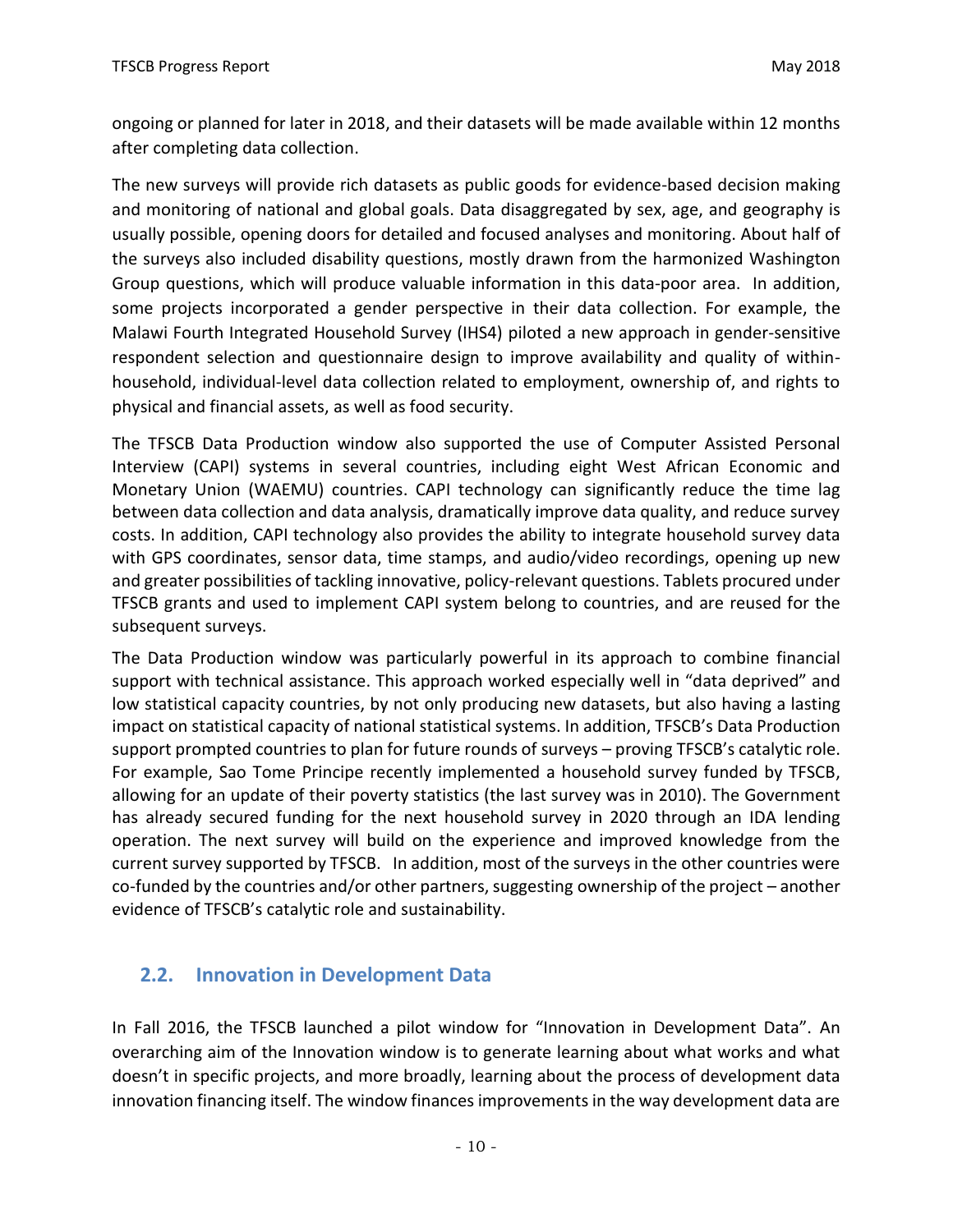produced, managed, and used. It finances both innovations in technology and methods, as well as innovations in approach - encouraging collaboration between new actors to solve challenges related to development data.

To date, 31 innovation projects have been funded, ranging in amounts from around US\$50,000 to US\$250,000. There have been three rounds of funding. A seed round of five projects was funded in Spring 2016 (prior to the launch of the Innovation window). In Fall 2016, "Round 1" called for proposals thematically related to the SDGs, and 14 applications (US\$2.4 million) were funded. In Fall 2017 "Round 2" called for proposals under the themes "Leave No One Behind" and "The Environment", and 12 projects, totaling US\$2.5 million, have been identified and are under preparation. Building on the lessons learned from the first round, narrower themes and a more streamlined review and selection process were implemented in the second round. A total of over 600 proposals representing every SDG, and every geographic region of the world, were received across both rounds, indicating a huge level of interest in this area of innovation.

Rounds 1 and 2 were run in close collaboration with the Global Partnership for Sustainable Development Data (GPSDD) who helped to design the call for proposals, promoted the calls for proposals to a broad external network of potential applicants, and were part of the review and selection progress. For Round 1, the GPSDD have also been closely involved in monitoring project implementation

Despite the experimental nature of the projects funded, progress has been steady with encouraging results. For example, to date, nine out of the 14 projects from Round 1 have resulted in data or methods which allow data to be produced faster, more cheaply, at a higher resolution or granularity, or where there were no data before.

In March 2018, the GPSDD hosted a day-long learning session, focusing on selected Round 1 projects, ahead of the "Data for Development Festival" in Bristol, UK. Project leads shared experiences from their work and reflections on the Innovation window. A few common ideas emerged:

- The nature and modality of the funding has been well received. The TFSCB Innovation window appears to be the only funding source willing to finance riskier projects related to development data. The flexibility of funding linked to milestones and deliverables, as opposed to fixed disbursement dates, was also appreciated given the levels of uncertainty in some projects.
- The window appears to encourage systemic innovation. Funded projects were required to open their data (subject to privacy considerations) and develop open source tools. This allows new innovations to be developed on the back of the existing innovations. This also ensured that all collaborators in an operational project bought into the open approach. However, there were examples of users and governments resisting openness, in one instance, citing concerns about data quality.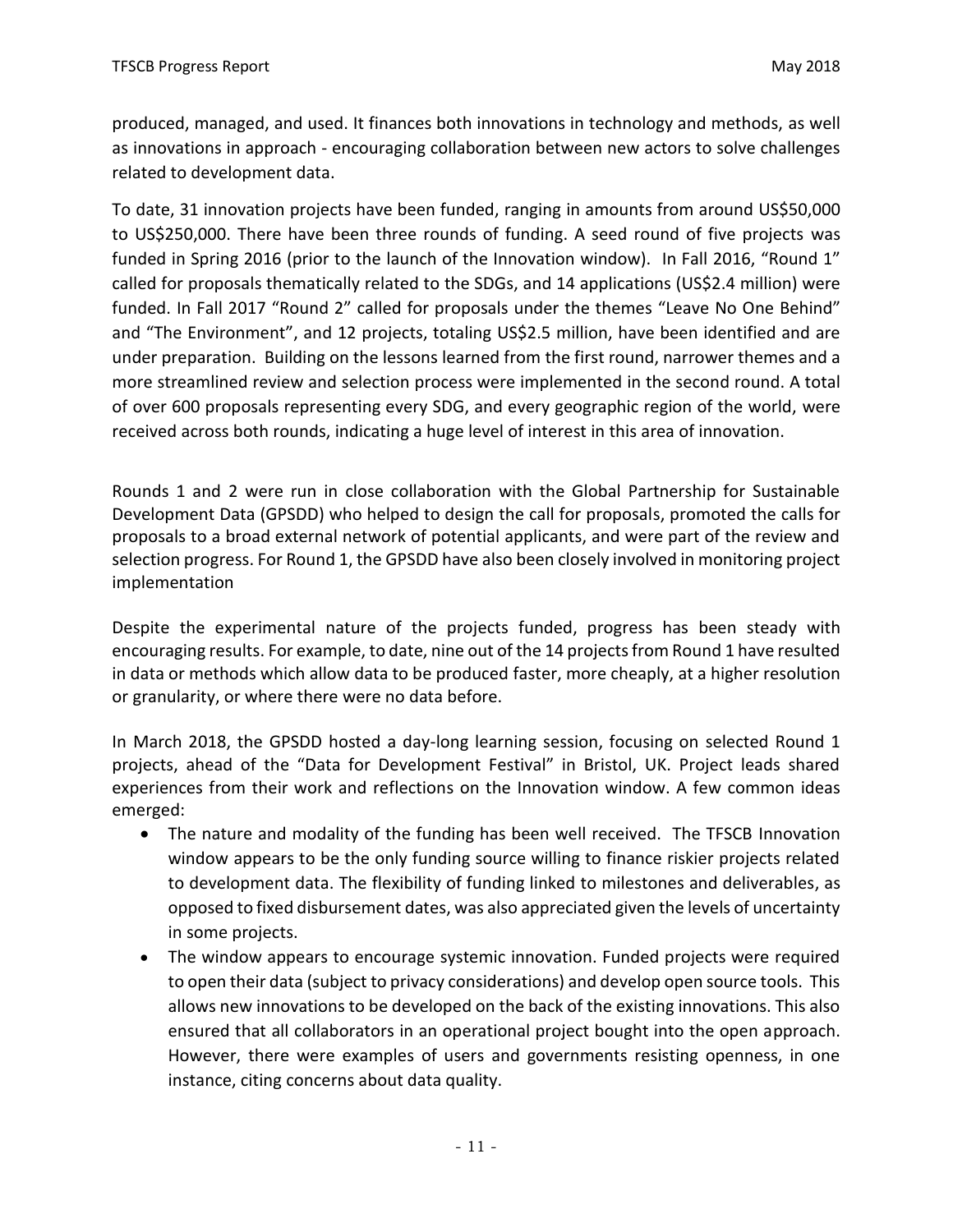• There remains a longer-term challenge of not being fully aware of if / when the final users will incorporate new approaches into their toolkits / decision-making process. For example, one of the projects results in new rainfall data which can feed into hydrological models for predicting events such as floods. But low technical capacity among users may limit uptake of the data and methods for these purposes.

Projects are still at an early stage of implementation, and many of the final data, results and methods are not yet published. However a selection of early results are highlighted below.

The "**Rural Accessibility Mapping"** project from Round 1 has successfully resulted in an opensource and web-based analytical tool developed by the Transport & ICT Global Practice of the World Bank Group. The platform simulates the shortest paths from villages (or population centers) to different points of interest (POIs) and outputs accessibility indicators (defined as the percentage of villagers that can access the nearest POI in a set amount of time). It uses data from multiple sources including Open Street Map and Mapillary – a source of street-level imagery. The accessibility indicator, produced before and after road rehabilitation/upgrade projects, can be used to determine the impact of a given intervention. More details are available at [https://developmentseed.org/projects/ram/,](https://developmentseed.org/projects/ram/) and the source code and documentation behind the tool are available at [http://ruralaccess.info](http://ruralaccess.info/). The tool has already been re-used in other countries including Lao PDR.

The "**Internet of Things (IoT) Based Data Collection and Usage Capacity in Government Agencies"** project from Round 1 recognized that IoT is still poorly understood by governments and businesses, including statistical agencies that are still grappling with methods to access, collect, disseminate/share, and use this data. A report of the project's findings was well received: it provided a repository of knowledge on proven and tested IOT applications for a variety of infrastructure elements that are critical to the effective functioning of businesses in a city environment and that successfully demonstrated better outcomes on safety, reliability, regulatory burden reduction and costs. The work has intitiated a series of IoT projects in Thailand and Malaysia, and talks are in progress with the Philippines and Vietnam. Further details are at <http://blogs.worldbank.org/psd/internet-things-hype-reality>

The "**Smart water Monitoring and Alert with Rainfall measurement from Telecommunication networks"** project from Round 1 seeks to operationalize a technique for using signal variations between cell phone towers during rainfall to produce high-resolution estimates of rainfall where no such measures currently exist in countries such as Morocco and Cameroon. Preliminary results show the technique performing well as an example of "frugal innovation" where, rather than relying on new and costly weather instrumentation, existing information from telecoms companies are used. Challenges remain in ensuring the successful uptake of data for intended applications such as hydrological modelling.

The "**Machine Learning for Predicting Defaulter Risk in mHealth Systems**" project from Round 1 aims to identify those mothers living with HIV who are at highest risk of missing an appointment within Southern African and Indian health systems. It combines records from already deployed mHealth applications with artificial intelligence and machine learning techniques. The trained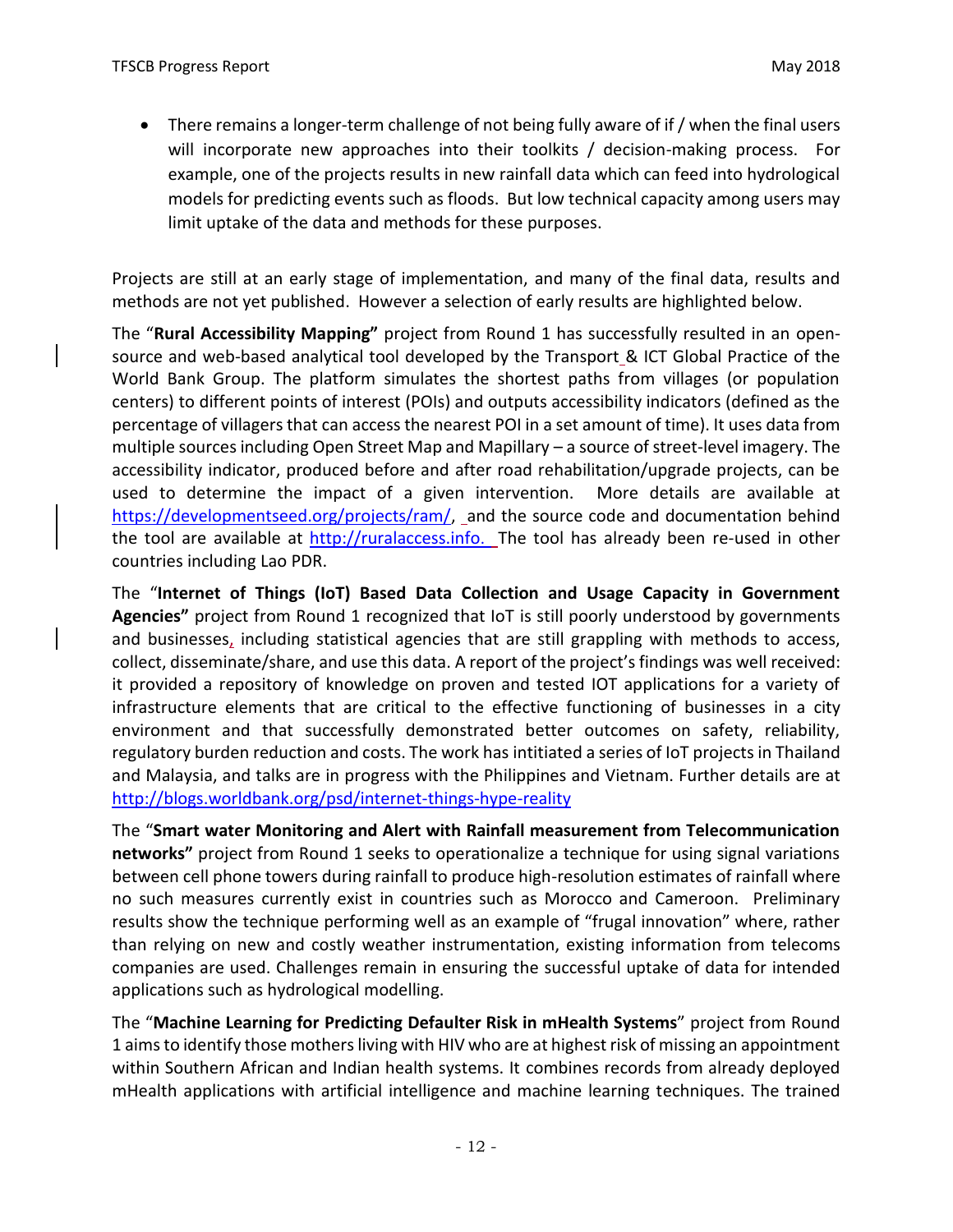model, when tested with unknown patients, correctly classified patients as a defaulter or nondefaulter 75 percent of the time. Such "risk scores" for patients based on this model have the potential to help frontline worker focus their efforts on the cases that are at the most at risk of falling out of treatment programs.

# **2.3. Statistical Capacity Building (SCB) and National Strategy for the Development of Statistics (NSDS)**

In this reporting period, 18 projects - ten Statistical Capacity Building (SCB) projects, three NSDS projects, two NSDS and Statistical Capacity Building combined projects, two Open Data projects, and one International Household Survey Network (IHSN) - were approved under this window, totaling US\$6 million. The Spring 2018 window took place earlier than usual, therefore three windows (Spring 2017, Fall 2017, and Spring 2018) are all included in this report.

In general, the number of applications continues to be high, resulting in tougher competition among applicants and the improved quality of successful applications. Due to TFSCB's tight budget at the time, the Fall 2017 window did not have an open call for SCB proposals, but was limited to re-submission of the SCB projects from the Spring 2017 window.

The International Household Survey Network (IHSN – [www.ihsn.org\)](http://www.ihsn.org/), a highly regarded program established in 2004, is a network of international agencies (not a legal entity) established as a mechanism to improve the availability, accessibility, and quality of survey data within low- and middle-income countries, and to encourage the analysis and use of these data by national and international development decision-makers, the research community, and other stakeholders. In order to expand the impact to support the SDGs, the TFSCB approved financing for the IHSN to pursue some critical coordination and collaboration activities by the network. The main focus for the IHSN going forward will be data integration, including continuous support for access to microdata, and extending this to other types and sources of data (e.g., geospatial and administrative datasets), developing analytical and methodological tools and methods, and increasing capacity to implement them, and providing inputs to standards for the international community.

During the reporting period, active projects have made great progress to meet project development objectives. For example, the Dominican Republic successfully upgraded its Education Management Information System (EMIS) with new data validation mechanisms, made its data open to users, and ensured it was regularly updated, and trained a group of education staff at all levels in data analysis.

### **3. Administration and Finance**

# **3.1. Contributions and Financial Status of TFSCB**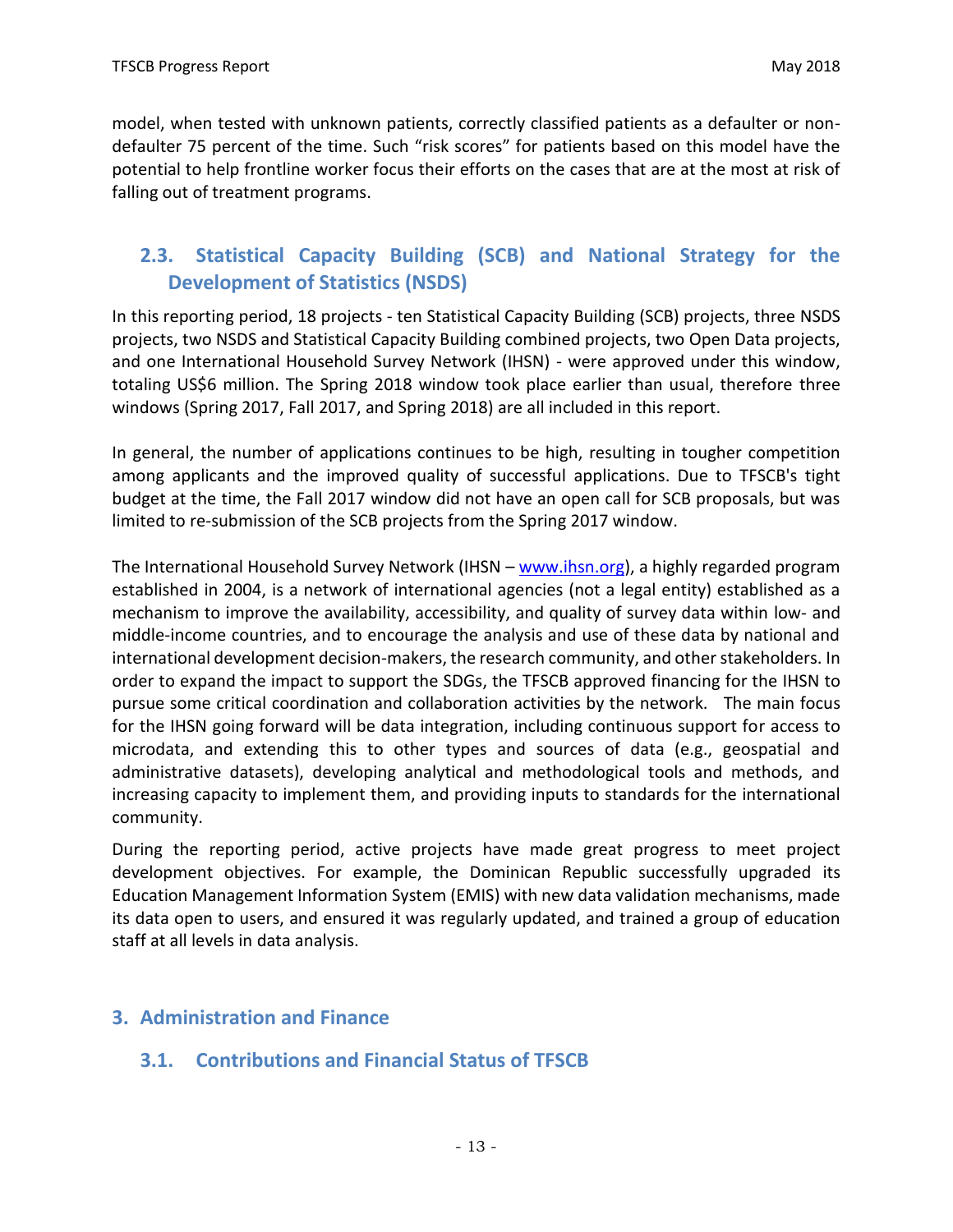The financial status of the TFSCB as of March 31, 2018 is shown in Table 3. Of the US\$80 million provided to TFSCB III from donor contributions, from investment income and from transfers from TFSCB I and II, US\$79 million has been allocated or committed, leaving \$1.4 million available for new projects. Additional contributions totaling US\$5.8 million from DFID and Ireland are expected in 2018, which will increase the amount of resources for new project financing to \$7 million in the coming year. Discussion with potential new donors are ongoing.

| A            |                | Donor contribution and Investment income                 | Ś  | 80  |
|--------------|----------------|----------------------------------------------------------|----|-----|
| B            |                | <b>Total allocation</b>                                  |    | 79  |
|              | <b>B1</b>      | Project allocation                                       |    | 72  |
|              |                | o/w active/pending                                       |    | 41  |
|              |                | o/w closed                                               | Ş  | 31  |
|              | <b>B2</b>      | Refunded to donors                                       |    |     |
|              | B <sub>3</sub> | TFSCB oversight, proposal review, reporting & monitoring | \$ | 3   |
|              | <b>B4</b>      | TFSCB project supervision                                | ς  | 0.3 |
|              | <b>B5</b>      | Administration fee (2%)                                  |    | 1.5 |
| $\mathsf{C}$ |                | Unallocated available funds (C=A-B)                      |    | 1.4 |

Table 2: TFSCB III Financial Status (Millions of US Dollars)

# **3.2. Monitoring Project Performance**

Supervision of projects is managed and funded mostly by the World Bank country units. The assessment of the Task Team Leaders (TTLs) and management responsible for the projects undertaken through the World Bank's Grant Reporting and Monitoring application (GRM) and Implementation Status and Results report (ISR) - indicates that majority of projects have successfully carried out the planned activities and have achieved, or are likely to achieve, the intended objectives.

# **3.3. Management of TFSCB**

In the period, a couple of new activities took place to ensure the effective management of the TFSCB. First, the TFSCB conducted a mini-evaluation of the Open Data projects to take stock of the progress and lessons learned from the previous projects, with the intent of informing new directions, if needed. The mini-evaluation confirmed the benefit the Open Data projects to countries and suggested continuation of support in this area. The mini-evaluation also provided useful lessons from the previous projects including the critical role of political will and demands for data, and the need for smooth transition from Open Data Readiness Assessment (ODRA) to implementation in order to maintain the momentum. Second, the TFSCB clarified and streamlined the selection process for the innovation projects to make sure the roles of the Internal Management Committee (IMC) are well defined. Criteria for the innovation projects were also formulated, and are well aligned with other TFSCB windows and projects. These criteria and the selection process will be used for the next Innovation window.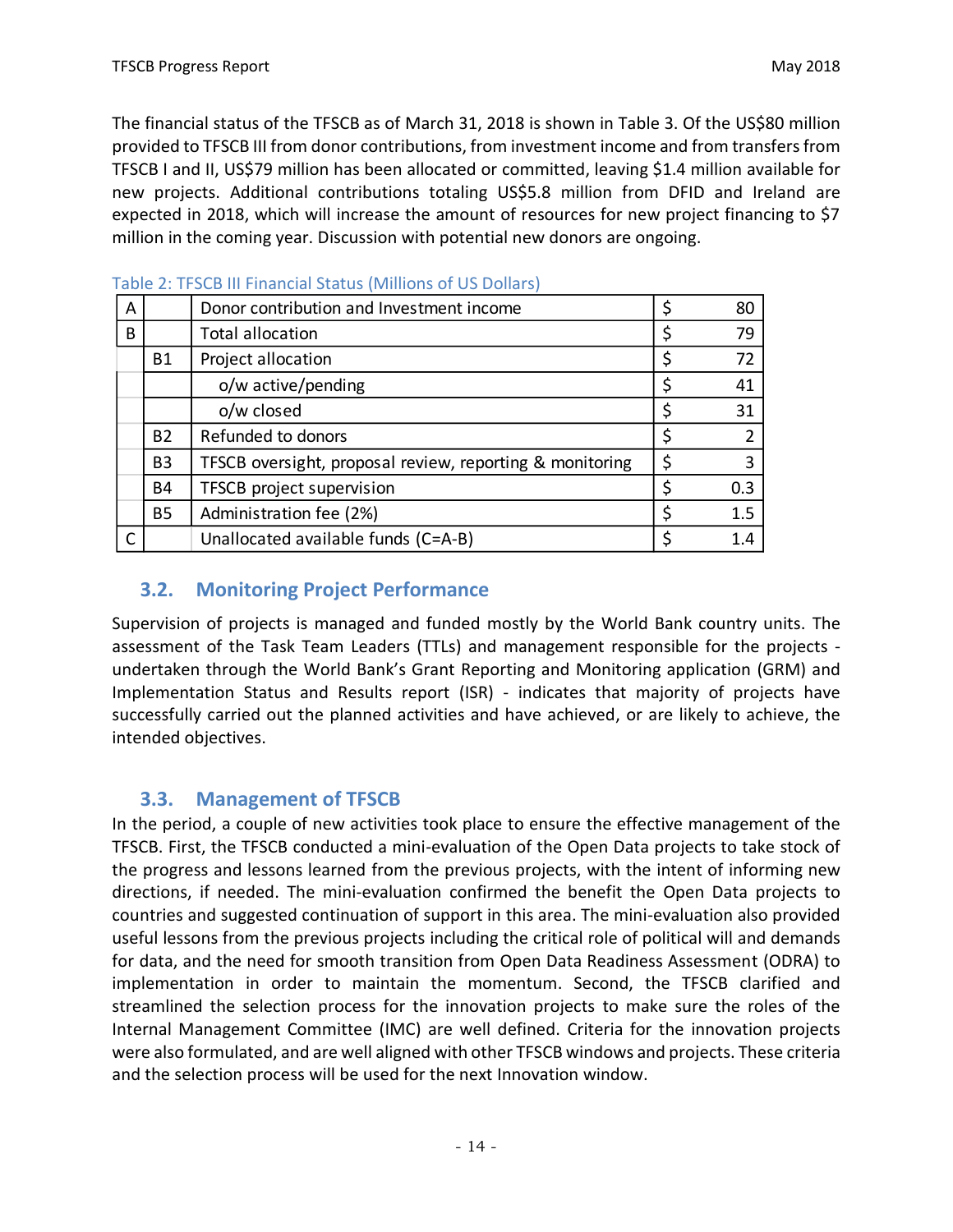The TFSCB is managed efficiently and cost-effectively. Three hundred and sixty-eight projects have been approved and managed by a small TFSCB Administration unit and the IMC, with less than 10 percent of the total TFSCB budget. This means over 90 percent of the budget flows to projects.

#### **4. Future Directions**

The TFSCB has stayed effective and relevant for 19 years by incorporating new priorities in its program. Given its effective track record, the TFSCB remains well-placed to act as a catalyst for supporting the development of countries' statistical systems and data ecosystems, helping to fill key data gaps for the SDGs, and test innovative approaches in development data. Results and lessons from the Data Production window and Innovation for Development Data window, and mini-evaluation of the Open Data projects provide useful information going forward.

With the closing date of the TFSCB approaching (December 31, 2020), a decision will need to be made in regards to either planning for the completion or continuation of the Program.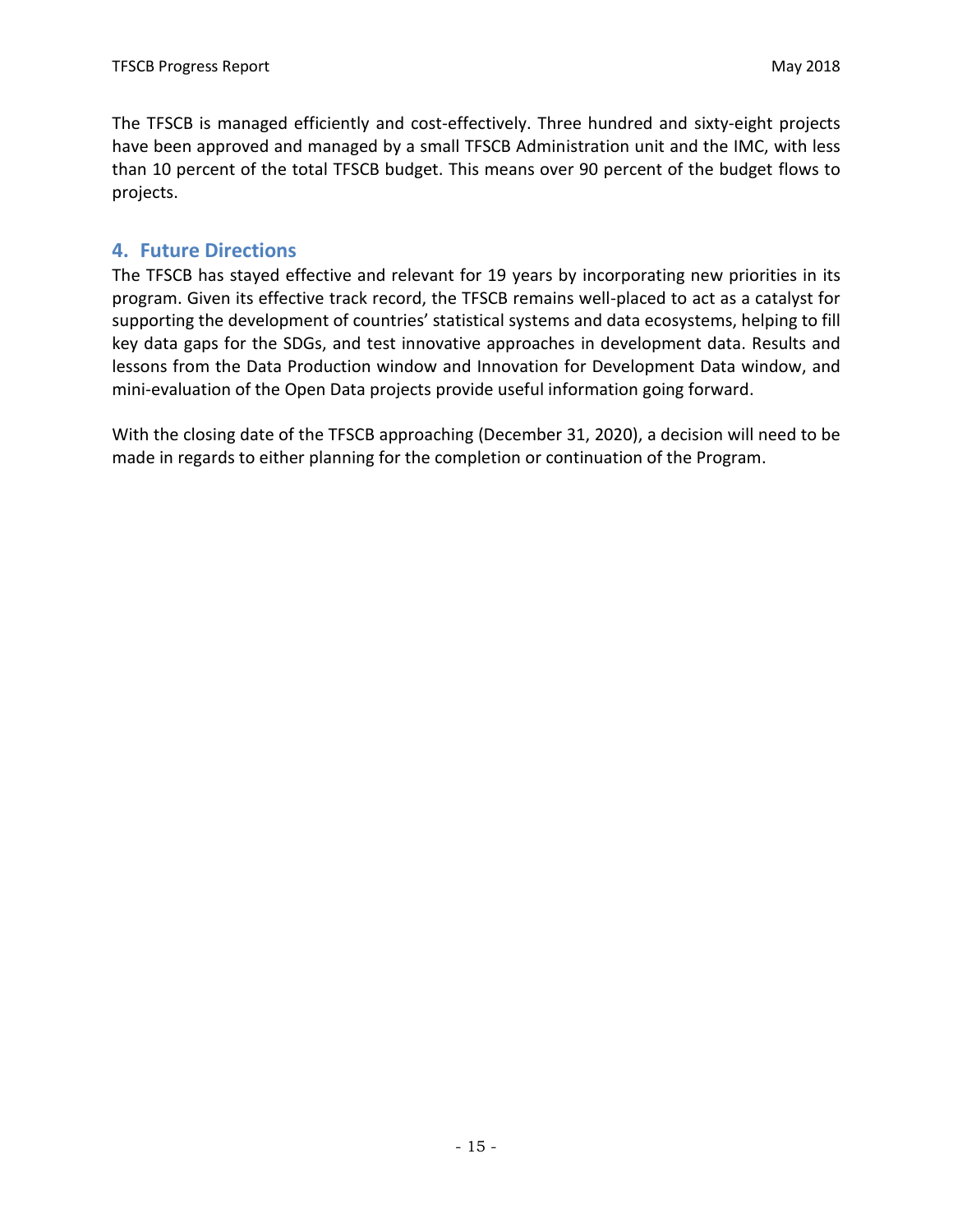# **ANNEX 1**

# **Active or Pending TFSCB Projects as of end-March 2017**

| Country / Region                                                | <b>Project Name</b>                                                                                       | <b>Financed</b><br>Amount $(\xi)^1$ | <b>Status</b> | <b>Project Type</b> | <b>Window</b>    |
|-----------------------------------------------------------------|-----------------------------------------------------------------------------------------------------------|-------------------------------------|---------------|---------------------|------------------|
|                                                                 |                                                                                                           |                                     |               |                     |                  |
| Sub-Saharan<br><b>Africa</b>                                    |                                                                                                           |                                     |               |                     |                  |
| Angola                                                          | <b>Targeting Water</b><br>Subsidies Based on<br><b>New Data Generation</b><br>Technologies                | \$<br>250,000                       | Active        | Innovation          | <b>Fall 2017</b> |
| Benin                                                           | <b>Statistical Capacity</b><br><b>Building Project</b>                                                    | \$<br>264,040                       | Active        | <b>SCB</b>          | <b>Fall 2014</b> |
| Cabo Verde                                                      | <b>NSDS</b> preparation<br>grant                                                                          | \$<br>70,000                        | Active        | <b>NSDS</b>         | Non-<br>Window   |
| Central African<br>Republic                                     | <b>Statistical Capacity</b><br><b>Building Project</b>                                                    | \$<br>494,000                       | Active        | <b>SCB</b>          | Spring<br>2016   |
| Chad                                                            | Data Collection and<br>Capacity Building in<br>Chad                                                       | \$1,500,000                         | Active        | Data<br>Production  | 2016             |
| Cote d"Ivoire &<br>Global                                       | Data2X - Filling Gender<br>Data Gaps in SDGs                                                              | \$<br>100,000                       | Active        | Innovation          | 2015             |
| Cote d"Ivoire &<br>Senegal                                      | Open Algorithms for<br>NSOs.                                                                              | \$<br>45,000                        | Active        | Innovation          | 2015             |
| Democratic<br>Republic of the<br>Congo, Malawi                  | <b>Building a Data</b><br>Collaborative to<br>support SDGs on<br><b>Health and WASH</b>                   | \$<br>198,206                       | Active        | Innovation          | <b>Fall 2016</b> |
| Ethiopia                                                        | <b>Supporting Open Data</b><br>Initiative                                                                 | \$<br>300,000                       | Active        | Open Data           | Spring<br>2015   |
| Guinea                                                          | Technical assistance<br>for household and<br>enterprise data<br>collection                                | \$<br>100,000                       | Pending       | <b>SCB</b>          | Spring<br>2018   |
| Guinea,<br>Senegal, Sierra<br>Leone, Liberia,<br>Cote d'Ivoire, | <b>Estimating and</b><br>Mapping Off-grid<br>Populations                                                  | \$<br>250,000                       | Pending       |                     |                  |
| Ghana                                                           |                                                                                                           |                                     |               | Innovation          | <b>Fall 2017</b> |
| Kenya                                                           | Catalyzing Data-driven<br>Market-based<br>Solutions to Small<br><b>Holder Farmer</b><br>Fertilizer Uptake | \$<br>145,076                       | Active        | Innovation          | <b>Fall 2016</b> |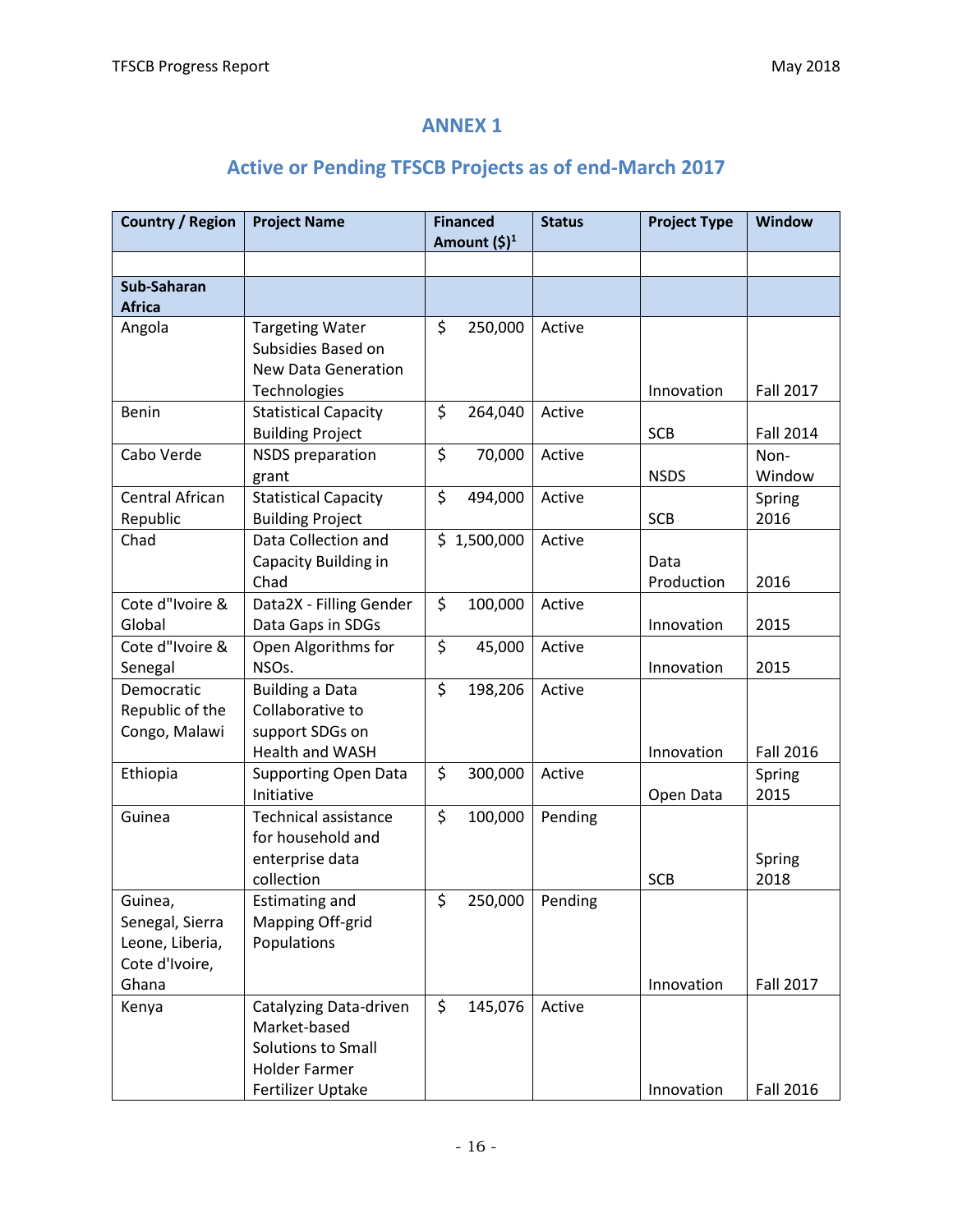| Kenya               | Open Data for Business       | \$<br>310,000 | Pending   |             |                  |
|---------------------|------------------------------|---------------|-----------|-------------|------------------|
|                     | and Entrepreneurship         |               |           | Open Data   | <b>Fall 2017</b> |
| Kenya,              | <b>Digital Farm</b>          | \$<br>249,930 | Pending   |             |                  |
| Tanzania,           |                              |               |           |             |                  |
| Uganda              |                              |               |           | Innovation  | <b>Fall 2017</b> |
| Liberia             | <b>Agricultural Recall</b>   | \$<br>500,000 | Active    |             | Spring           |
|                     | Survey                       |               |           | <b>SCB</b>  | 2015             |
| Malawi              | Armyworm Research            | \$<br>29,717  | Pending   |             |                  |
|                     | <b>Using Remote-sensing</b>  |               |           |             |                  |
|                     | Methods                      |               |           | Innovation  | <b>Fall 2017</b> |
| Mauritius           | <b>Mauritius Statistical</b> | \$<br>350,000 | Active    |             |                  |
|                     | <b>Capacity Building</b>     |               |           |             |                  |
|                     | Project                      |               |           | <b>SCB</b>  | <b>Fall 2016</b> |
| Namibia             | Collection, Analysis and     | \$<br>500,000 | Active    |             |                  |
|                     | Dissemination of             |               |           |             |                  |
|                     | Household Survey Data        |               |           | Data        |                  |
|                     | in Namibia                   |               |           | Production  | 2016             |
| Niger, Mali,        | Scaleup of the Pastoral      | \$<br>249,412 | Pending   |             |                  |
| <b>Burkina Faso</b> | <b>Early Warning System</b>  |               |           |             |                  |
|                     | in the Sahel                 |               |           | Innovation  | <b>Fall 2017</b> |
| Nigeria             | <b>Conflict Monitoring</b>   | \$<br>400,000 | Pending   |             |                  |
|                     | System in Nigeria            |               |           | <b>SCB</b>  | <b>Fall 2015</b> |
| Sao Tome and        | <b>Household Budget</b>      | \$<br>600,000 | Active    | Data        |                  |
| Principe            | Survey                       |               |           | Production  | 2016             |
| Senegal             | Data Roadmaps                | \$<br>110,000 | Completed |             |                  |
|                     | <b>Toolbox</b>               |               |           | Innovation  | 2015             |
| Sierra Leone        | Support for 2016 Sierra      | \$1,388,801   | Active    |             |                  |
|                     | Leone Integrated             |               |           | Data        |                  |
|                     | <b>Household Survey</b>      |               |           | Production  | 2015             |
| Sierra Leone,       | Digital Roads for SDG        | \$<br>55,000  | Completed |             |                  |
| Tanzania            | Data - API Highways          |               |           | Innovation  | 2015             |
| Somalia             | <b>Statistical Capacity</b>  | \$<br>500,000 | Active    |             | Spring           |
|                     | <b>Building Project</b>      |               |           | <b>NSDS</b> | 2014             |
| Somalia &           | Children on the Move:        | \$<br>250,000 | Pending   |             |                  |
| Kenya               | Using Satellite Data         |               |           |             |                  |
|                     | Analysis in                  |               |           |             |                  |
|                     | Conflict/Famine-             |               |           |             |                  |
|                     | <b>Affected Areas</b>        |               |           | Innovation  | <b>Fall 2017</b> |
| Sudan               | "Leaving No One              | \$<br>95,000  | Pending   |             |                  |
|                     | Behind": Building Data       |               |           |             |                  |
|                     | Literacy in a Fragile        |               |           |             | Spring           |
|                     | <b>State</b>                 |               |           | <b>SCB</b>  | 2017             |
| Sudan               | <b>Statistical Capacity</b>  | \$<br>500,000 | Active    |             | Non-             |
|                     | <b>Building Project</b>      |               |           | <b>SCB</b>  | Window           |
| Sudan               | Statistical capacity         | \$<br>500,000 | Pending   |             | Spring           |
|                     | building project             |               |           | <b>SCB</b>  | 2018             |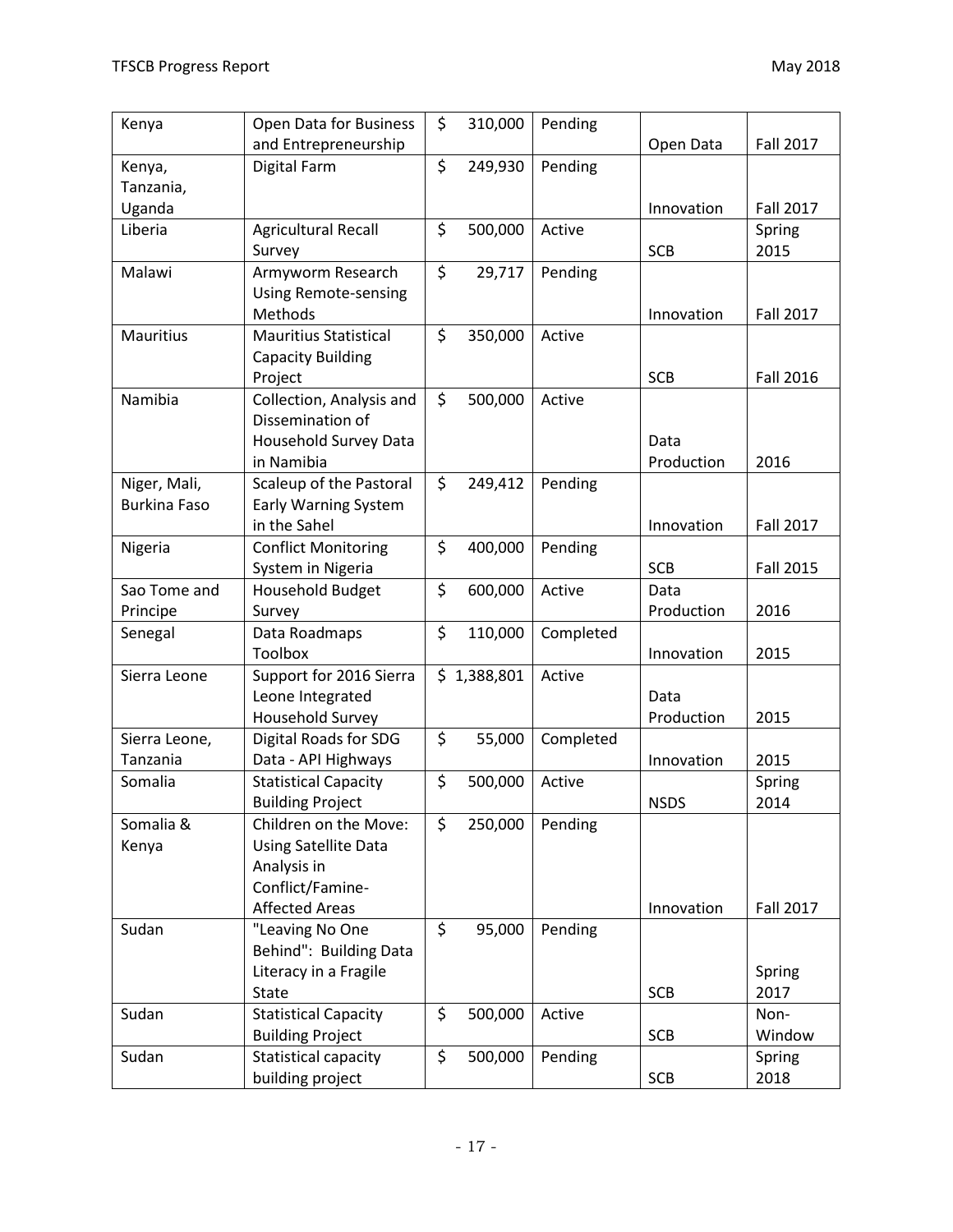| Tanzania                     | <b>Mainland Household</b>       | \$2,300,000   | Active    | Data       |                  |
|------------------------------|---------------------------------|---------------|-----------|------------|------------------|
|                              | <b>Budget Survey</b>            |               |           | Production | 2016             |
| Tanzania                     | <b>Unlocking Renewable</b>      | \$<br>150,000 | Completed |            |                  |
|                              | <b>Energy Financing with</b>    |               |           |            |                  |
|                              | Data Analytics                  |               |           | Innovation | <b>Fall 2016</b> |
| Tanzania,                    | <b>Bridging Development</b>     | \$<br>250,000 | Pending   |            |                  |
| Uganda                       | and Emergency Data              |               |           |            |                  |
|                              | Gaps for the Refugee            |               |           |            |                  |
|                              | Crisis                          |               |           | Innovation | <b>Fall 2017</b> |
| Nigeria                      | <b>Technical Assistance to</b>  | \$<br>280,042 | Active    |            |                  |
|                              | the National Bureau of          |               |           | Data       | non-             |
|                              | <b>Statistics</b>               |               |           | Production | window           |
| Uganda                       | <b>Measuring Crop Yields</b>    | \$<br>100,000 | Completed |            |                  |
|                              | from Space                      |               |           | Innovation | <b>Fall 2016</b> |
| Uganda                       | <b>Wetlands Monitoring</b>      | \$<br>249,656 | Active    |            |                  |
|                              | with Earth Observation          |               |           |            |                  |
|                              | Data                            |               |           | Innovation | <b>Fall 2016</b> |
| Zimbabwe                     | <b>Household Survey</b>         | \$<br>800,000 | Active    |            |                  |
|                              | Module on Agricultural          |               |           | Data       |                  |
|                              | Productivity                    |               |           | Production | 2016             |
| Southern Africa              | <b>Statistical Capacity</b>     | \$<br>470,000 | Active    |            |                  |
|                              | <b>Building in SACU</b>         |               |           |            |                  |
|                              | Region                          |               |           | <b>SCB</b> | <b>Fall 2014</b> |
| Regional                     | <b>UNECA - Creating a</b>       | \$<br>497,500 | Pending   |            |                  |
|                              | Trade in Value-Added            |               |           |            | Spring           |
|                              | Database for Africa             |               |           | <b>SCB</b> | 2016             |
| Regional                     | <b>Improving Statistics for</b> | \$<br>442,000 | Active    |            |                  |
|                              | Sustainable Agriculture         |               |           | <b>SCB</b> | <b>Fall 2014</b> |
| Regional                     | Regional Program of             | \$<br>499,980 | Active    |            |                  |
|                              | <b>Cancer Registries</b>        |               |           | <b>SCB</b> | <b>Fall 2016</b> |
| Regional                     | <b>Sustainable Training</b>     | \$<br>300,000 | Active    |            |                  |
|                              | Initiative for Household        |               |           |            |                  |
|                              | Surveys in Africa               |               |           | <b>SCB</b> | <b>Fall 2017</b> |
| Regional                     | <b>Improving Fisheries</b>      | \$<br>500,000 | Pending   |            |                  |
| (Comoros,                    | Statistics in the South         |               |           |            |                  |
| Madagascar,                  | West Indian Ocean               |               |           |            |                  |
| Mauritius and                |                                 |               |           |            |                  |
| Seychelles)                  |                                 |               |           | <b>SCB</b> | <b>Fall 2016</b> |
| <b>East Asia and Pacific</b> |                                 |               |           |            |                  |
| China                        | Capacity Building and           | \$<br>100,000 | Pending   |            |                  |
|                              | <b>Supporting Program</b>       |               |           |            |                  |
|                              | for Open Data                   |               |           |            |                  |
|                              | Initiatives in China            |               |           | Open Data  | Fall 2014        |
| Indonesia                    | <b>Public Procurement</b>       | \$<br>297,200 | Active    |            |                  |
|                              | <b>Statistics Capacity</b>      |               |           |            | Spring           |
|                              | Building in Indonesia           |               |           | <b>SCB</b> | 2016             |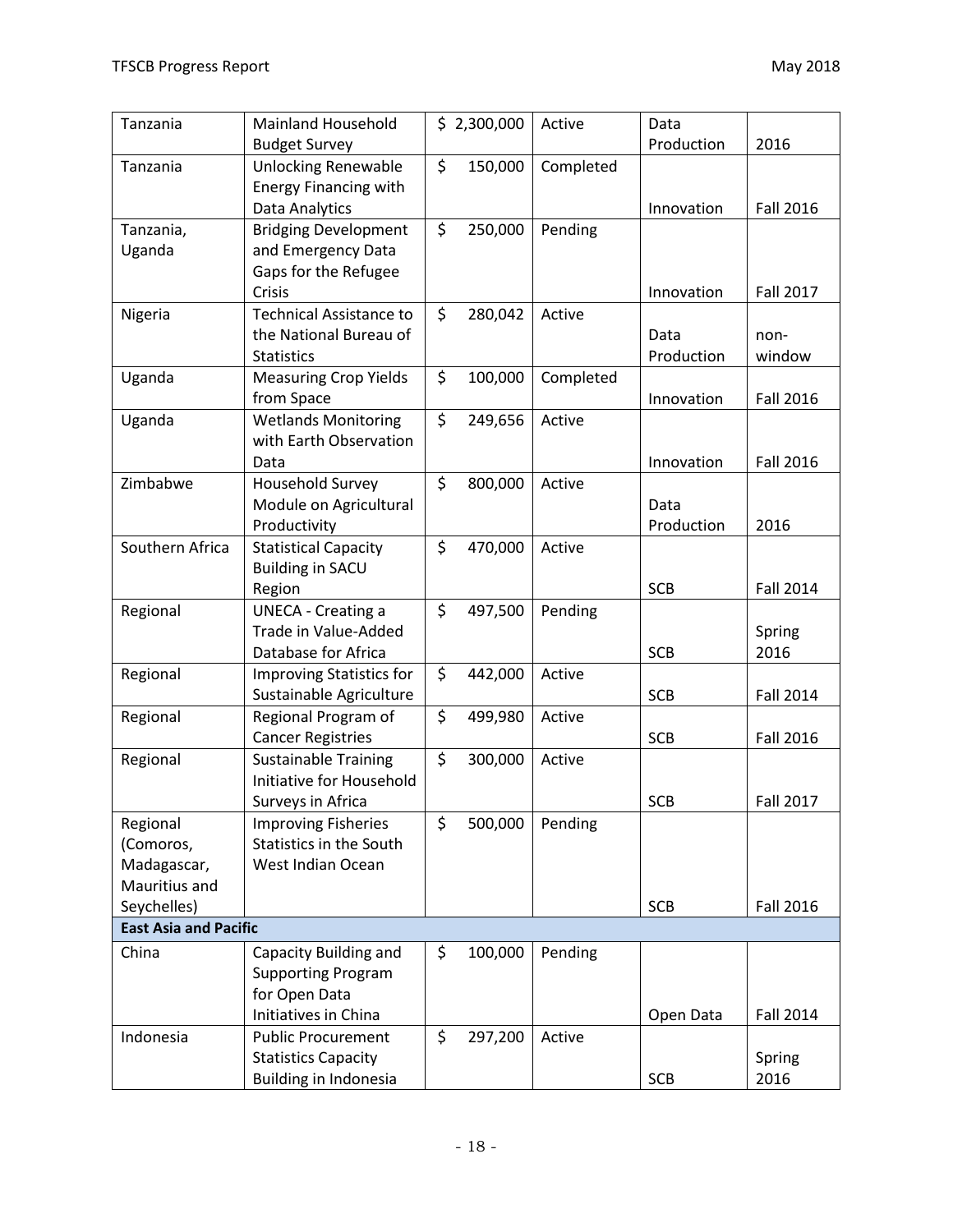| Mongolia                       | <b>NSO Capacity</b>                            | \$<br>480,000 | Active  |                       |                  |
|--------------------------------|------------------------------------------------|---------------|---------|-----------------------|------------------|
|                                | Enhancement                                    |               |         | <b>SCB</b>            | <b>Fall 2014</b> |
| Myanmar                        | Survey on Household                            | \$<br>670,000 | Active  | Data                  |                  |
|                                | <b>Living Conditions</b>                       |               |         | Production            | 2016             |
| New Caledonia,                 | <b>Assessing Forest</b>                        | \$<br>170,735 | Pending |                       |                  |
| Wallis and                     | Functionality to                               |               |         |                       |                  |
| Futuna,                        | <b>Provide Water Services</b>                  |               |         |                       |                  |
| Vanuatu                        |                                                |               |         | Innovation            | <b>Fall 2017</b> |
| Pacific Islands                | <b>Improving Data</b>                          | \$<br>500,000 | Active  |                       |                  |
|                                | Dissemination and Use                          |               |         |                       |                  |
|                                | in Pacific Island                              |               |         |                       | Spring           |
|                                | Countries                                      |               |         | <b>SCB</b>            | 2017             |
| Philippines,                   | <b>Mapping Night Time</b>                      | \$<br>60,000  | Active  |                       |                  |
| Indonesia,                     | <b>Fishing Activity</b>                        |               |         |                       |                  |
| Thailand,                      |                                                |               |         |                       |                  |
| Malaysia                       |                                                |               |         | Innovation            | <b>Fall 2016</b> |
| Thailand                       | Use of Big Data and                            | \$<br>250,000 | Active  |                       |                  |
| (migrants from                 | <b>Weak-Signal Analysis</b>                    |               |         |                       |                  |
| Cambodia,                      | to Counter Human                               |               |         |                       |                  |
| Myanmar, Laos                  | Trafficking and Illegal,                       |               |         |                       |                  |
| PDR, and                       | Unreported,                                    |               |         |                       |                  |
| Vietnam                        | Unregulated (IUU)                              |               |         |                       |                  |
|                                | Fishing                                        |               |         | Innovation            | <b>Fall 2016</b> |
| Vietnam                        | Modernizing                                    | \$<br>350,000 | Pending |                       |                  |
|                                | <b>Production of Statistics</b>                |               |         |                       | Spring           |
|                                | in Vietnam                                     |               |         | <b>NSDS &amp; SCB</b> | 2017             |
| Vietnam                        | Open Data Technical                            | \$<br>150,000 | Active  |                       |                  |
|                                | Assistance for Digital                         |               |         |                       |                  |
| Vietnam                        | Vietnam                                        | \$            |         | Open Data             | <b>Fall 2016</b> |
|                                | Logistics Statistical                          | 498,460       | Pending | <b>SCB</b>            | <b>Fall 2015</b> |
| <b>Europe and Central Asia</b> | System                                         |               |         |                       |                  |
|                                |                                                |               |         |                       |                  |
| Albania                        | Developing a National                          | \$<br>133,200 | Pending |                       |                  |
|                                | Strategy for the                               |               |         |                       |                  |
|                                | Development of<br><b>Statistics in Albania</b> |               |         | <b>NSDS</b>           | Spring<br>2017   |
|                                |                                                | \$            |         |                       |                  |
| Armenia                        | Strengthening<br>Armenia's Integrated          | 200,000       | Active  |                       |                  |
|                                | <b>Living Conditions</b>                       |               |         | Data                  |                  |
|                                | Survey                                         |               |         | Production            | 2016             |
| Azerbaijan                     | National Strategy for                          | \$<br>250,000 | Pending |                       |                  |
|                                | the Development of                             |               |         |                       |                  |
|                                | Statistics for 2018-                           |               |         |                       |                  |
|                                | 2030, Including                                |               |         |                       |                  |
|                                | Detailed Institution,                          |               |         |                       | Spring           |
|                                | Human and ICT                                  |               |         | NSDS & SCB            | 2016             |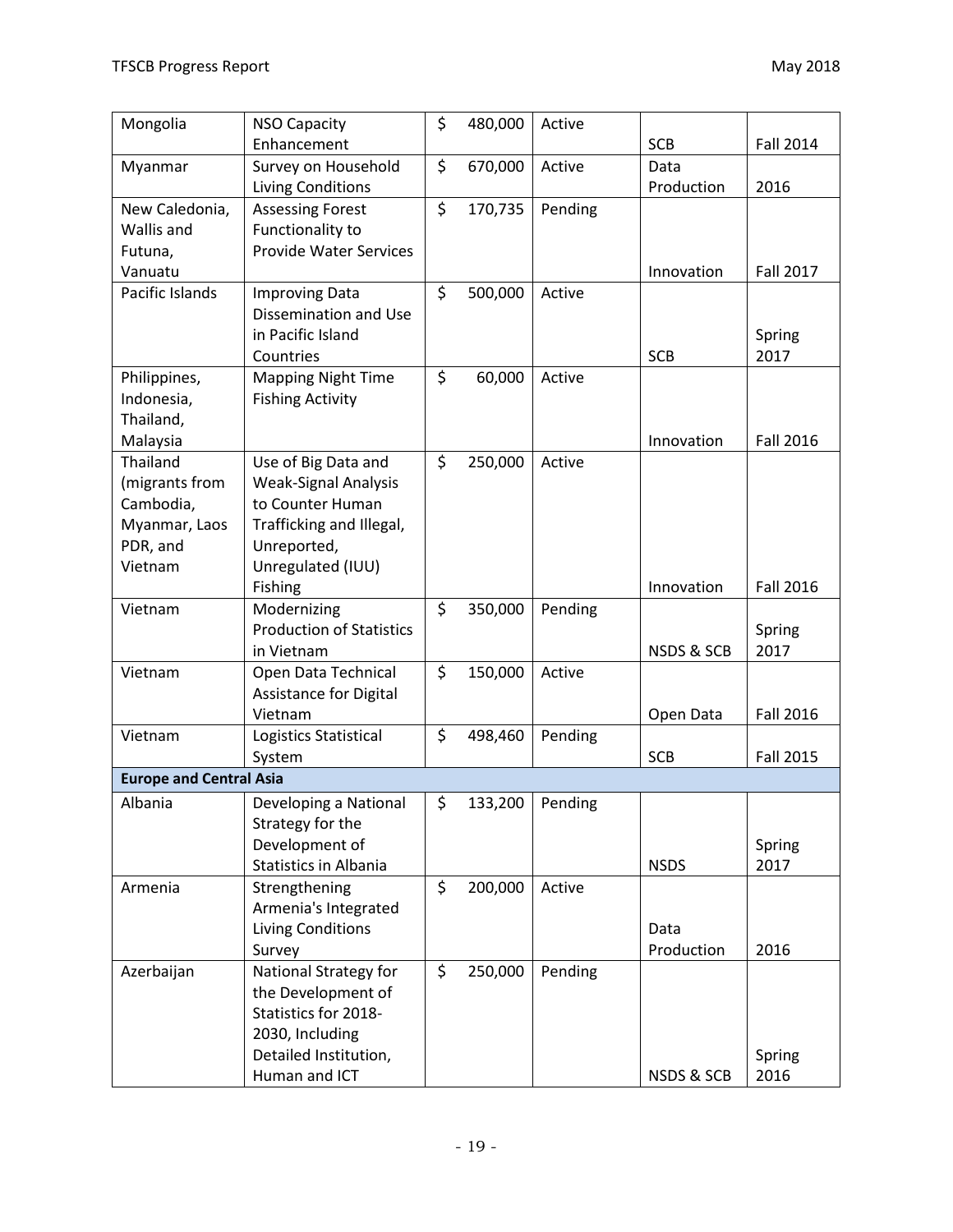|                                    | <b>Capacity Building Plans</b> |                  |         |           |            |                  |
|------------------------------------|--------------------------------|------------------|---------|-----------|------------|------------------|
|                                    | for 2018-2022 Project          |                  |         |           |            |                  |
| Bosnia and                         | EU-SILC Survey for             | \$               | 246,210 | Pending   |            |                  |
| Herzegovina                        | Bosnia and                     |                  |         |           | Data       |                  |
|                                    | Herzegovina                    |                  |         |           | Production | 2016             |
| Kazakhstan                         | <b>IoT Based Data</b>          | \$               | 120,000 | Completed |            |                  |
|                                    | <b>Collection and Usage</b>    |                  |         |           |            |                  |
|                                    | Capacity in                    |                  |         |           |            |                  |
|                                    | <b>Government Agencies</b>     |                  |         |           | Innovation | <b>Fall 2016</b> |
| Kosovo                             | <b>TFSCB Grant for</b>         | \$               | 281,269 | Active    |            | Spring           |
|                                    | <b>Kosovo Statistics</b>       |                  |         |           | <b>SCB</b> | 2016             |
| Kyrgyz Republic                    | <b>Implementing Open</b>       | \$               | 450,000 | Active    |            |                  |
|                                    | Data Action Plan for           |                  |         |           |            | Spring           |
|                                    | the Kyrgyz Republic            |                  |         |           | Open Data  | 2015             |
| Moldova                            | Skill Data Capacity            | \$               | 300,000 | Active    |            |                  |
|                                    | <b>Building Project</b>        |                  |         |           | <b>SCB</b> | Fall 2014        |
| Serbia                             | Implementation of the          | \$               | 305,340 | Active    |            |                  |
|                                    | Open Data Action Plan          |                  |         |           |            | Spring           |
|                                    | in Serbia                      |                  |         |           | Open Data  | 2016             |
| Turkmenistan                       | TFSB - Development of          | \$               | 328,210 | Active    |            |                  |
|                                    | a National Welfare             |                  |         |           |            |                  |
|                                    | <b>Monitoring System</b>       |                  |         |           | <b>SCB</b> | <b>Fall 2015</b> |
| Ukraine                            | Statistical                    | \$               | 454,900 | Pending   |            |                  |
|                                    | Methodology                    |                  |         |           |            |                  |
|                                    | Development and                |                  |         |           |            |                  |
|                                    | Capacity Building in           |                  |         |           |            |                  |
|                                    | <b>Conditions of Armed</b>     |                  |         |           |            |                  |
|                                    | <b>Conflict in Ukraine</b>     |                  |         |           | <b>SCB</b> | <b>Fall 2016</b> |
| Ukraine                            | Strengthening                  | \$               | 340,000 | Active    |            |                  |
|                                    | Evidence-Based                 |                  |         |           |            |                  |
|                                    | Policymaking with              |                  |         |           |            |                  |
|                                    | <b>Education Statistics</b>    |                  |         |           |            | Spring           |
|                                    | and Analysis                   |                  |         |           | <b>SCB</b> | 2016             |
| Regional                           | Developing statistical         | \$               | 390,000 | Active    |            |                  |
|                                    | capacity in national           |                  |         |           |            |                  |
|                                    | accounts, price                |                  |         |           |            |                  |
|                                    | statistics and                 |                  |         |           |            |                  |
|                                    | purchasing power               |                  |         |           |            |                  |
|                                    | parities in the CIS            |                  |         |           |            |                  |
|                                    | region                         |                  |         |           | <b>SCB</b> | <b>Fall 2014</b> |
| <b>Latin America and Caribbean</b> |                                |                  |         |           |            |                  |
|                                    | Open Data Readiness            |                  |         |           |            | Spring           |
| Argentina                          | Assessment                     | \$               | 99,860  | Active    | Open Data  | 2016             |
| Colombia,                          | Open Algorithms                | $\overline{\xi}$ | 110,000 |           |            |                  |
| Senegal                            | Project - OPAL                 |                  |         | Completed | Innovation | 2015             |
|                                    | Integrated System of           |                  |         |           |            |                  |
| Costa Rica                         | Household survey               | \$               | 385,402 | Active    | <b>SCB</b> | Fall 2016        |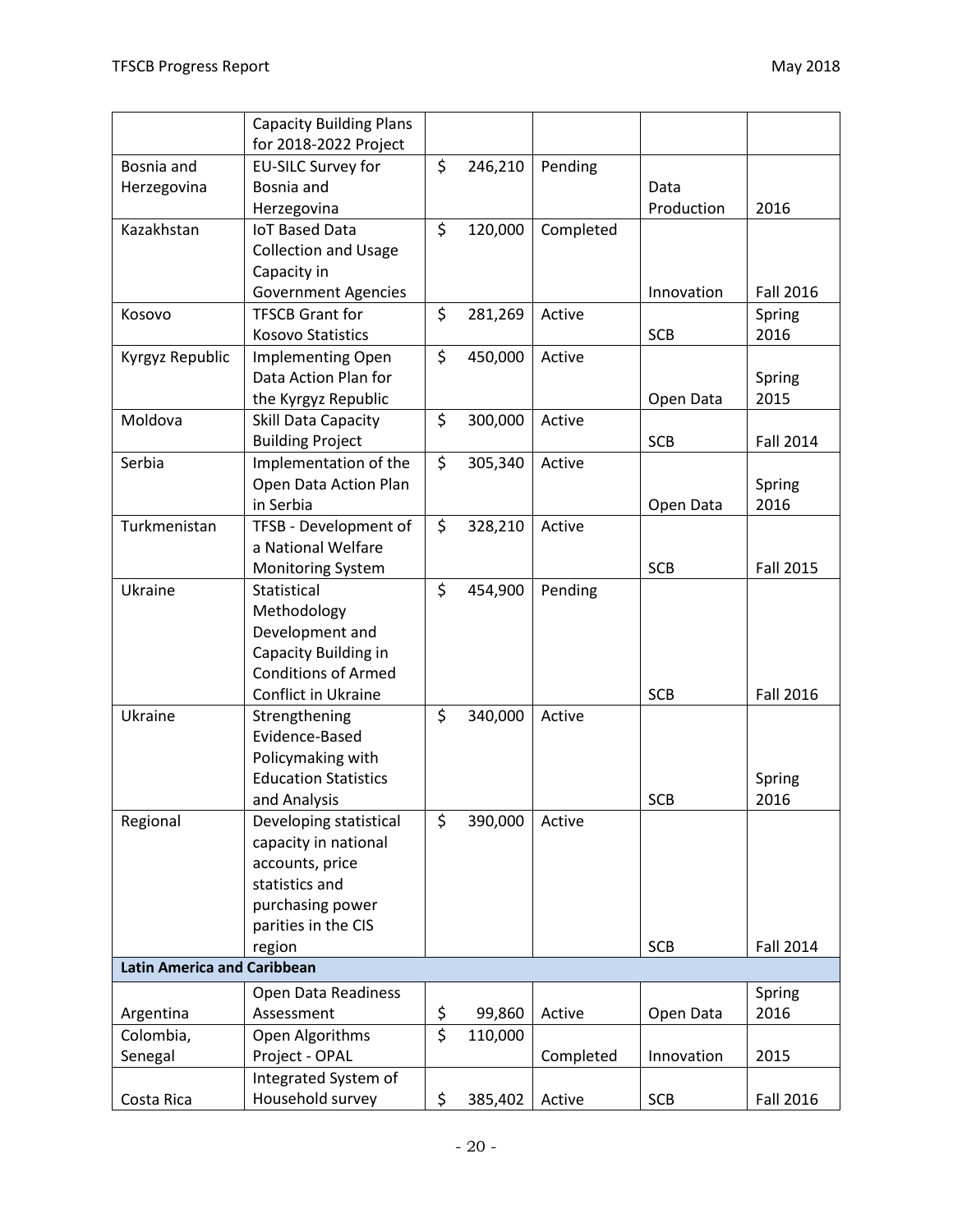|                       | Strengthening the             |                         |         |         |            |                  |
|-----------------------|-------------------------------|-------------------------|---------|---------|------------|------------------|
|                       | Capacity to Produce           |                         |         |         |            |                  |
| Dominican             | and Use Quality               |                         |         |         |            |                  |
| Republic              | <b>Education Statistics</b>   | \$                      | 500,000 | Active  | <b>SCB</b> | <b>Fall 2016</b> |
| Ecuador               | <b>Participatory Mapping</b>  | $\overline{\mathsf{S}}$ | 209,000 | Pending |            |                  |
|                       | to Support Sustainable        |                         |         |         |            |                  |
|                       | Energy for All in the         |                         |         |         |            |                  |
|                       | Amazon                        |                         |         |         | Innovation | <b>Fall 2017</b> |
|                       | <b>Building Statistical</b>   |                         |         |         |            |                  |
|                       | Capacities in the             |                         |         |         |            | Spring           |
| Guatemala             | Ministry of Education         | \$                      | 300,000 | Pending | <b>SCB</b> | 2017             |
|                       | <b>Statistical Capacity</b>   |                         |         |         |            | Spring           |
| Haiti                 | <b>Building in Education</b>  | \$                      | 500,000 | Active  | <b>SCB</b> | 2015             |
|                       | <b>Trust Fund for</b>         |                         |         |         |            |                  |
|                       | <b>Statistical Capacity</b>   |                         |         |         |            |                  |
| Haiti                 | <b>Building - ACTN III</b>    | \$                      | 440,000 | Active  | <b>SCB</b> | <b>Fall 2016</b> |
|                       | Supporting Cost of            |                         |         |         |            | Spring           |
| Honduras              | <b>Living Measurements</b>    | \$                      | 490,677 | Pending | <b>SCB</b> | 2017             |
|                       | Capacity Building on          |                         |         |         |            |                  |
|                       | <b>Health Statistics</b>      |                         |         |         |            | Spring           |
| Nicaragua             | Information                   | \$                      | 212,000 | Active  | <b>SCB</b> | 2014             |
|                       | An Integrated National        |                         |         |         |            |                  |
|                       | <b>Health Statistics</b>      |                         |         |         |            | Spring           |
| Panama                | System in Panama              | \$                      | 290,000 | Pending | <b>SCB</b> | 2014             |
|                       | <b>Building Higher</b>        |                         |         |         |            |                  |
|                       | Standards for the             |                         |         |         |            |                  |
|                       | <b>National Statistical</b>   |                         |         |         |            | Spring           |
| Peru                  | System                        | \$                      | 300,000 | Pending | NSDS & SCB | 2017             |
|                       | <b>Energy Statistics</b>      |                         |         |         |            |                  |
|                       | <b>Capacity Enhancement</b>   |                         |         |         |            | Spring           |
| Caribbean             | in the Caribbean              | \$                      | 500,000 | Active  | <b>SCB</b> | 2015             |
|                       | Organization of Eastern       |                         |         |         |            |                  |
|                       | Caribbean States              |                         |         |         |            |                  |
|                       | (OECS) Statistical            |                         |         |         |            |                  |
|                       | Capacity Building and         |                         |         |         |            |                  |
|                       | Implementation of the         |                         |         |         |            |                  |
|                       | <b>OECS Regional Strategy</b> |                         |         |         |            |                  |
|                       | for the Development of        |                         |         |         |            | Spring           |
| Caribbean             | <b>Statistics (RSDS)</b>      | \$                      | 450,000 | Active  | NSDS & SCB | 2016             |
|                       | Measuring the                 |                         |         |         |            |                  |
|                       | Economic Impact of            |                         |         |         |            |                  |
|                       | Tourism in the                |                         |         |         |            |                  |
|                       | Organization of Eastern       |                         |         |         |            |                  |
|                       | Caribbean States              |                         |         |         |            |                  |
|                       | (OECS): Developing a          |                         |         |         |            |                  |
|                       | Harmonized                    |                         |         |         |            | Spring           |
| <b>OECS Countries</b> | Framework for                 | \$                      | 400,000 | Active  | <b>SCB</b> | 2015             |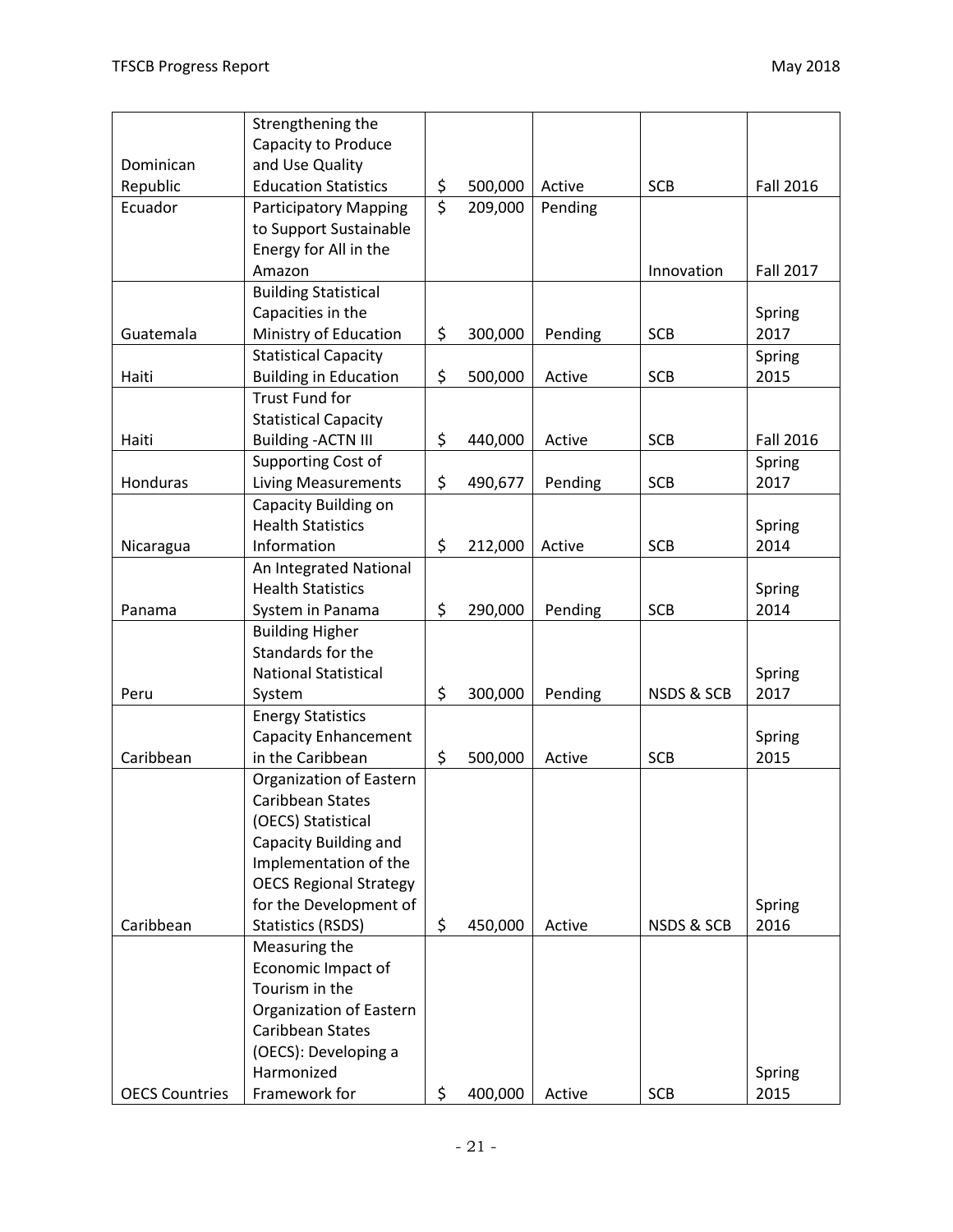|                                     | Collecting and                                   |               |         |                       |                  |
|-------------------------------------|--------------------------------------------------|---------------|---------|-----------------------|------------------|
|                                     | <b>Reporting Tourism</b>                         |               |         |                       |                  |
|                                     | Market Intelligence                              |               |         |                       |                  |
|                                     | Data                                             |               |         |                       |                  |
|                                     | Harmonization of Price                           |               |         |                       |                  |
|                                     | <b>Statistics &amp; National</b>                 |               |         |                       |                  |
|                                     | Accounts in LAC                                  |               |         |                       |                  |
|                                     | Countries and                                    |               |         |                       |                  |
|                                     | Supporting the                                   |               |         |                       |                  |
|                                     | <b>Estimation of PPP Time</b>                    |               |         |                       |                  |
| Regional                            | <b>Series</b>                                    | \$<br>414,700 | Active  | <b>SCB</b>            | <b>Fall 2015</b> |
| <b>Middle East and North Africa</b> |                                                  |               |         |                       |                  |
|                                     | Djibouti Household                               |               |         | Data                  |                  |
| Djibouti                            | Survey 2017                                      | \$<br>500,000 | Active  | Production            | 2016             |
|                                     | National Strategy for                            |               |         |                       |                  |
|                                     | <b>Development Statistics</b>                    |               |         |                       |                  |
|                                     | (NSDS) and                                       |               |         |                       |                  |
|                                     | <b>Strengthening National</b>                    |               |         |                       |                  |
| Djibouti                            | <b>Account Production</b>                        | \$<br>420,510 | Active  | <b>NSDS &amp; SCB</b> | <b>Fall 2016</b> |
|                                     | <b>Support to Preparation</b>                    |               |         |                       |                  |
|                                     | of Egypt's First                                 |               |         |                       |                  |
|                                     | National Strategy for                            |               |         |                       |                  |
| Egypt, Arab                         | the Development of                               |               |         |                       | Non-             |
| Rep.                                | <b>Statistics</b>                                | \$<br>159,420 | Pending | <b>NSDS</b>           | Window           |
|                                     | <b>SWIFT Iraq CSO Project</b>                    |               |         | Data                  |                  |
| Iraq                                |                                                  | \$<br>400,000 | Active  | Production            | 2016             |
|                                     | SWIFT KRSO Kurdistan-                            |               |         | Data                  | Non-             |
| Iraq                                | Iraq                                             | \$<br>200,000 | Active  | Production            | Window           |
|                                     | <b>MoPH Statistical</b>                          |               |         |                       | Spring           |
| Lebanon                             |                                                  | \$            | Active  | <b>SCB</b>            | 2016             |
|                                     | <b>Capacity Building</b><br>Piloting income data | 383,150       |         |                       |                  |
|                                     | collection in Morocco                            |               |         |                       | Spring           |
| Morocco                             |                                                  | \$<br>400,000 | Pending | <b>SCB</b>            | 20158            |
|                                     | Palestinian                                      |               |         |                       |                  |
|                                     | Expenditure                                      |               |         |                       |                  |
|                                     | <b>Consumption Survey</b>                        |               |         |                       |                  |
| West Bank and                       | Project (Palestine PECS                          |               |         | Data                  |                  |
| Gaza                                | 2016/17                                          | \$<br>700,000 | Active  | Production            | 2016             |
| <b>South Asia</b>                   |                                                  |               |         |                       |                  |
|                                     | Climate Change                                   |               |         |                       |                  |
|                                     | <b>Mitigation Strategies</b>                     |               |         |                       |                  |
| Bangladesh                          | for Dhaka                                        | \$<br>83,331  | Pending | Innovation            | Fall 2017        |
|                                     |                                                  |               |         | Data                  |                  |
| <b>Bhutan</b>                       | <b>BLSS Economic Census</b>                      | \$<br>680,000 | Active  | Production            | 2016             |
|                                     | Leveraging Informal                              |               |         |                       |                  |
|                                     | Waste Ecosystem for                              |               |         |                       |                  |
|                                     | Better Management of                             |               |         |                       |                  |
| India                               | Post-consumer                                    | \$<br>194,933 | Active  | Innovation            | Fall 2016        |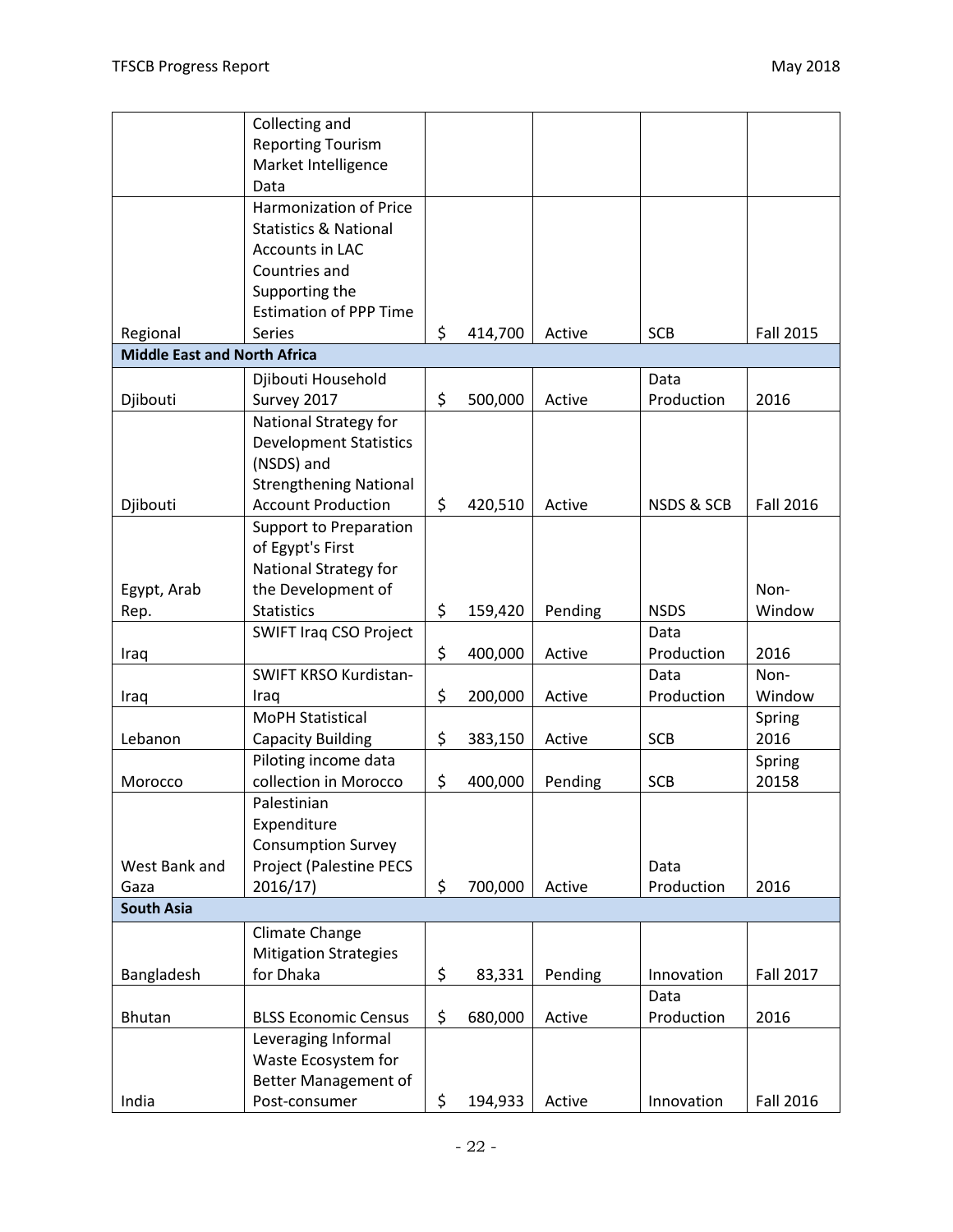| <b>Fall 2017</b> |
|------------------|
|                  |
| <b>Fall 2016</b> |
|                  |
|                  |
|                  |
| <b>Fall 2016</b> |
|                  |
|                  |
|                  |
|                  |
|                  |
| <b>Fall 2016</b> |
|                  |
| <b>Fall 2016</b> |
|                  |
|                  |
|                  |
|                  |
| <b>Fall 2016</b> |
|                  |
|                  |
|                  |
| <b>Fall 2017</b> |
|                  |
|                  |
|                  |
| Spring           |
| 2017             |
|                  |
| <b>Fall 2014</b> |
|                  |
|                  |
|                  |
|                  |
| <b>Fall 2014</b> |
|                  |
|                  |
|                  |
| Fall 2016        |
|                  |